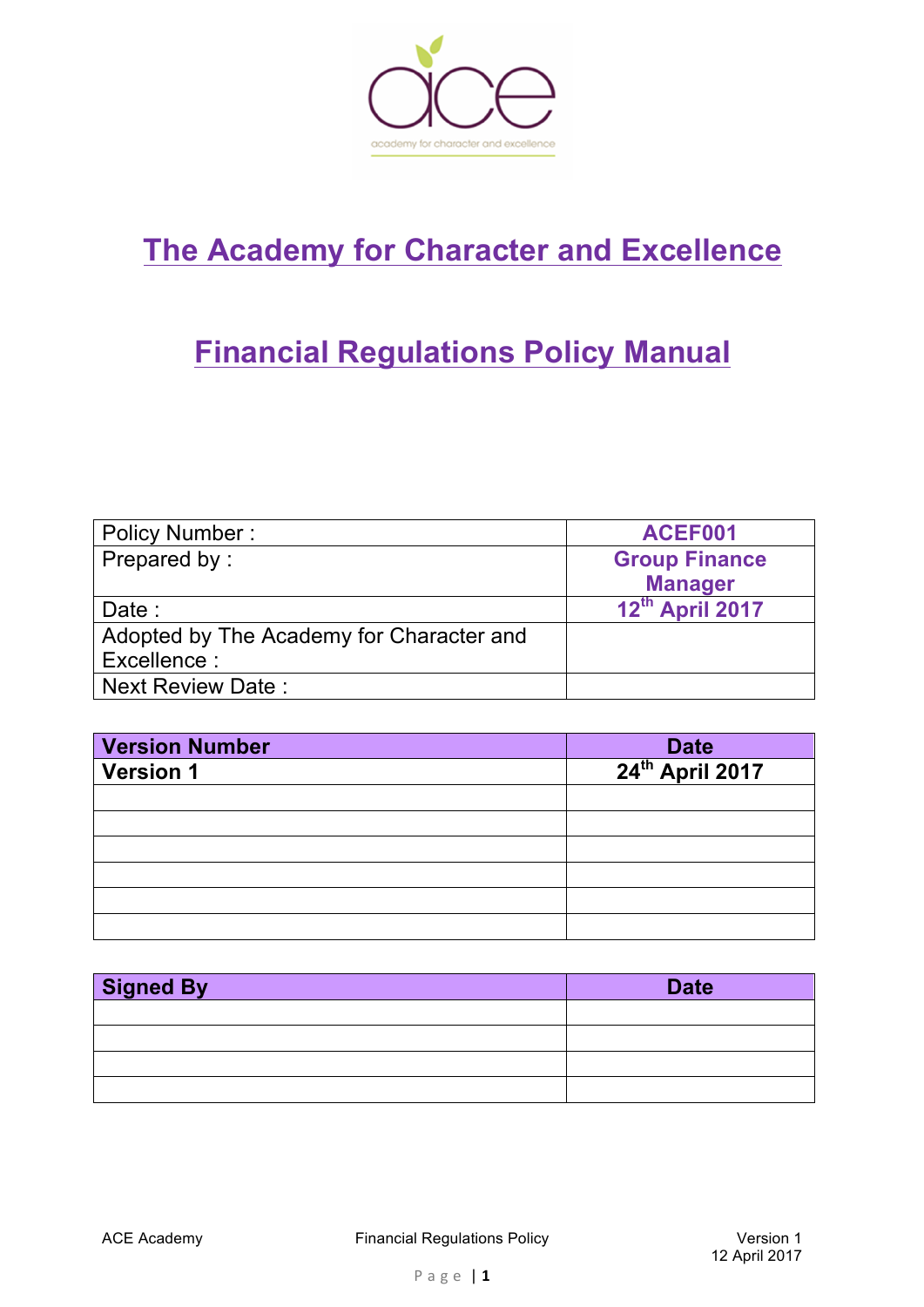

# **Contents**

- **1)** Introduction
- **2)** Organisation
- **3)** Accounting System
- **4)** Financial Planning
- **5)** Payroll
- **6)** Purchasing
- **7)** Income
- **8)** Cash Management
- **9)** Fixed Assets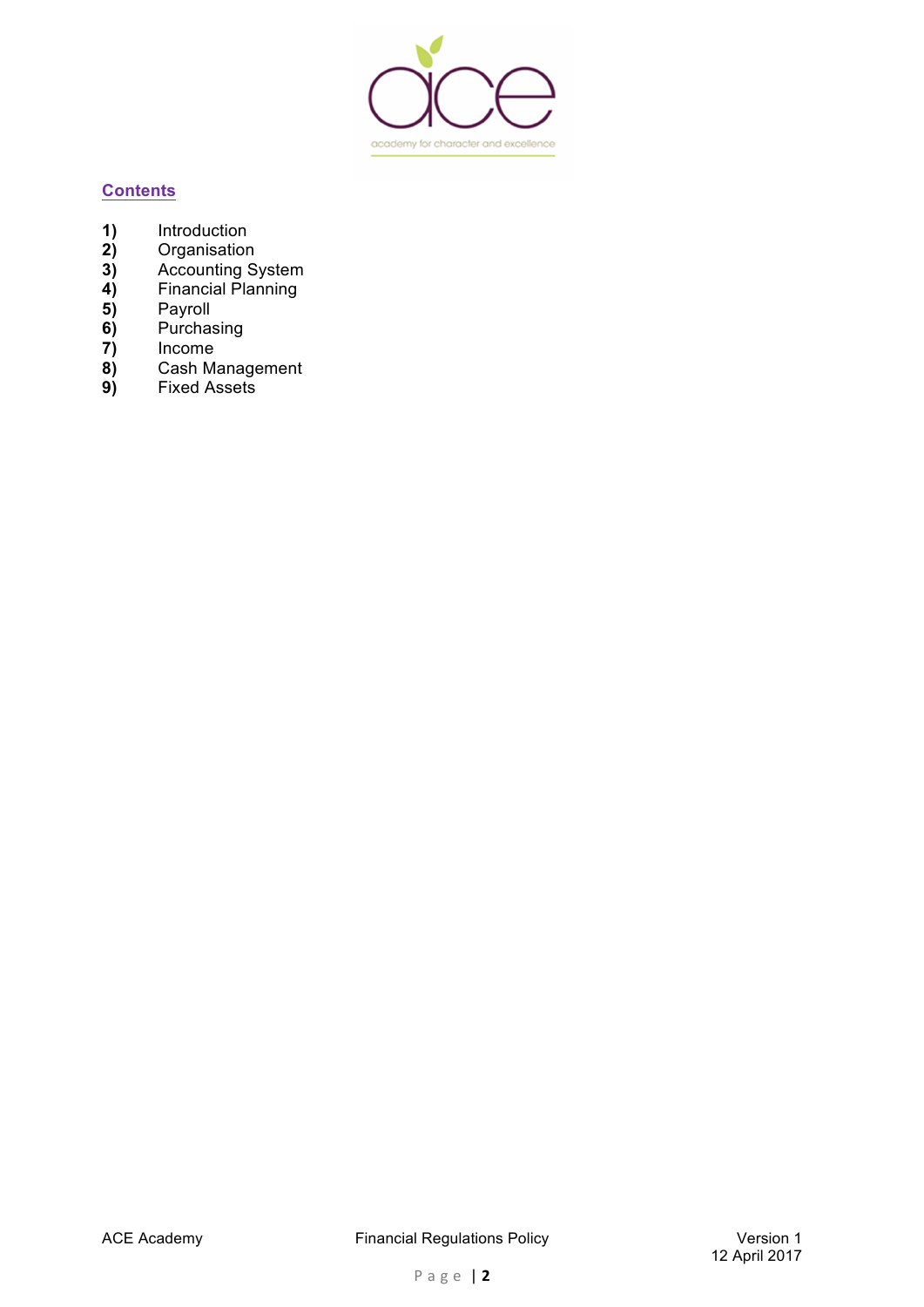

## **1 Introduction**

- i. The purpose of this manual is to ensure that the academy maintains and develops systems of financial control which conform with the requirements both of propriety and of good financial management. It is essential that these systems operate properly to meet the requirements of our funding agreement with the Department for Education (DfE).
- ii. The academy must comply with the principles of financial control outlined in the academies guidance published by the DfE. This manual expands on that and provides detailed information on the academy's accounting procedures and the system manual should be read by all staff involved with financial systems.

## **2 Organisation**

The academy has defined the responsibilities of each person involved in the administration of academy finances to avoid the duplication or omission of functions and to provide a framework of accountability for directors, governors and staff. The financial reporting structure is illustrated below:

# **2.1 The Strategic Governing Body (also includes Local Governing Bodies)**

The strategic governing body has overall responsibility for the administration of the academy's finances. The main responsibilities of the strategic governing body are prescribed in the Funding Agreement between the academies and the DfE and in the academy's scheme of delegation.

The main responsibilities include:

- $\triangleright$  ensuring that grant from the DfE is used only for the purposes intended;
- $\triangleright$  ensuring that funds from any sponsors are received according to the academy's Funding Agreement, and are used only for the purposes intended;
- $\triangleright$  approval of the annual budget:
- $\triangleright$  appointment of the Headteachers and
- $\triangleright$  Appointment of the Finance Director, in conjunction with the Principal.

## **2.2 The Finance and Audit Committee**

The Finance and Audit Committee is a committee of the Strategic Board. The Finance and Audit Committee meets at least once a term but more frequent meetings can be arranged if necessary.

The main responsibilities of the Finance and Audit Committee are detailed in written terms of reference which have been authorised by the governing body. The main responsibilities include:

- $\triangleright$  the initial review and authorisation of the annual budget;
- $\triangleright$  the regular monitoring of actual expenditure and income against budget;
- $\triangleright$  ensuring the annual accounts are produced in accordance with the requirements of the Companies Act 1985 and the DfE guidance issued to academies;
- $\geq$  authorising the award of contracts over £50,000
- $\triangleright$  authorising changes to the academy personnel establishment and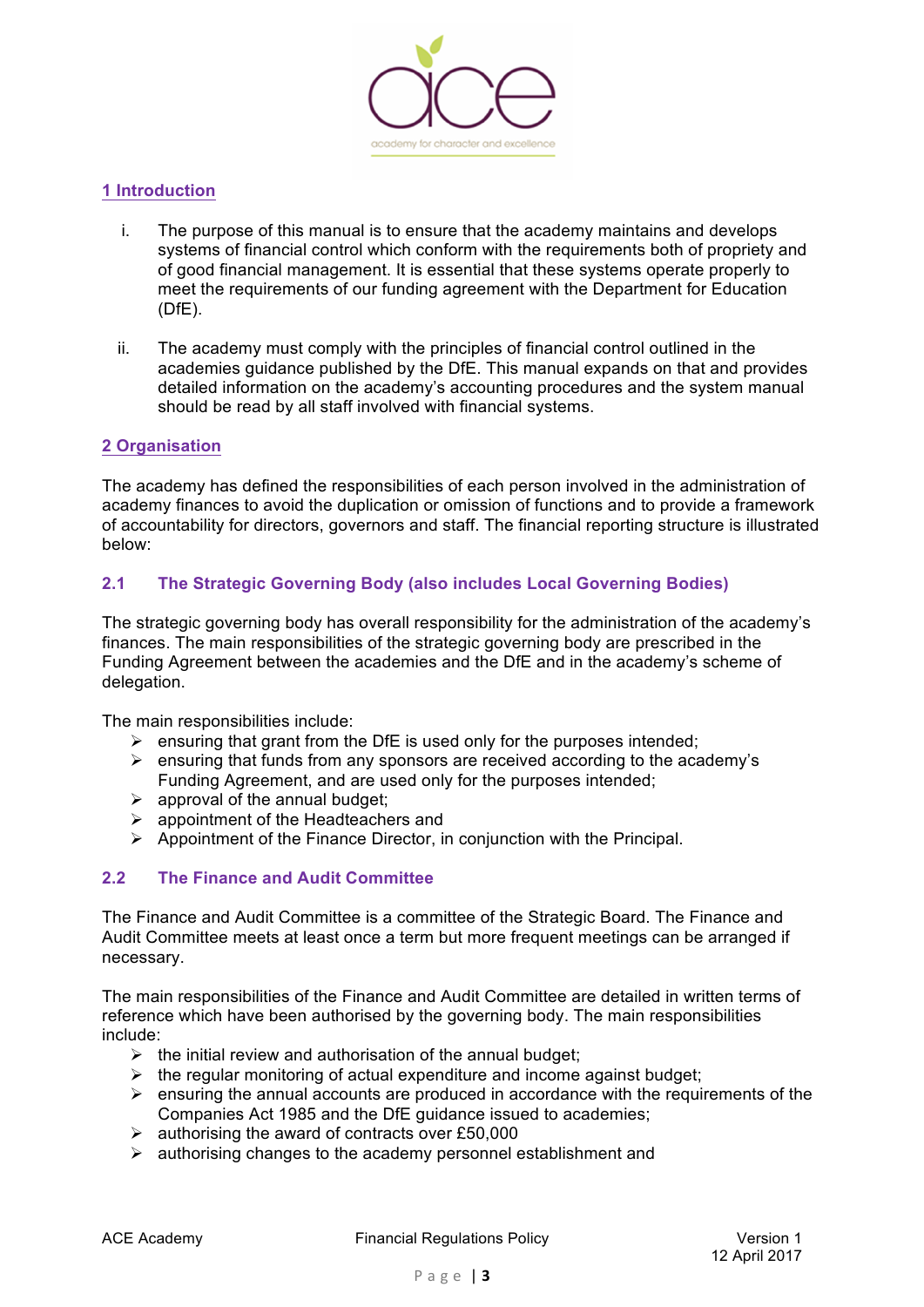

 $\triangleright$  reviewing the reports of the Accounting Officer (Responsible Officer) on the effectiveness of the financial procedures and controls. These reports must also be reported to the full governing body.

# **2.3 The Chief Executive Officer (CEO)**

Within the framework of the academy development plan as approved by the governing body the Principal has overall executive responsibility for the academy's activities including financial activities. Much of the financial responsibility has been delegated to The Finance Director and the Finance and Operations Manager but the CEO still retains responsibility for:

- $\triangleright$  approving new staff appointments within the authorised establishment, except for any senior staff posts which the governing body have agreed should be approved by them;
- $\geq$  authorising contracts between £1,000 and £50,000 in conjunction with The Finance Director and / or The Finance and Operations Manager
- $\triangleright$  signing cheques up to £25,000 in conjunction with The Finance Director or other authorised signatory

## **2.4 The Finance Director**

The Finance Director works in close collaboration with the CEO through whom he or she is responsible to the directors / governors. The Finance Director also has direct access to the governors via the Finance and Audit Committee. The main responsibilities of The Finance Director (delegated to the Finance and Operations Manager where appropriate and agreed) are:

- $\triangleright$  the establishment and operation of a suitable accounting system;
- $\triangleright$  the management of the academy financial position at a strategic and operational level within the framework for financial control determined by the governing body;
- $\triangleright$  implementation and operation of rigorous and robust audits and control;
- $\triangleright$  ensuring that the annual accounts are properly presented and adequately supported by the underlying books and records of the academy;
- $\triangleright$  the preparation of monthly and annual management accounts;
- $\triangleright$  signing cheques in conjunction with the CEO or other authorised signatory up to £25,000 and
- $\triangleright$  ensuring forms and returns are sent to the DFE in line with the timetable in the DFE guidance.

## **2.5 The Finance and Operations Manager**

The Finance and Operations Manager works in close collaboration with the CEO and Finance Director to provide strategic vision and operational leadership in the operation, maintenance and development of systems, processes and procedures relating to financial management. The main responsibilities of the Finance and Operations Manager are:

- $\triangleright$  the day-to-day management of financial issues;
- $\triangleright$  the monitoring of the Facilities Management contract (new building)
- $\triangleright$  to provide day-to-day guidance and support to the Finance and Administration staff;
- $\triangleright$  ensure finance and payroll systems are effectively managed;
- $\triangleright$  writing bids for funding and development;
- $\triangleright$  the maintenance of effective internal controls;
- $\triangleright$  authorising orders below £2,500 in conjunction with budget holders;
- $\triangleright$  to manage the tendering of all service contracts

ACE Academy **Financial Requlations Policy Financial Requlations Policy Network** Version 1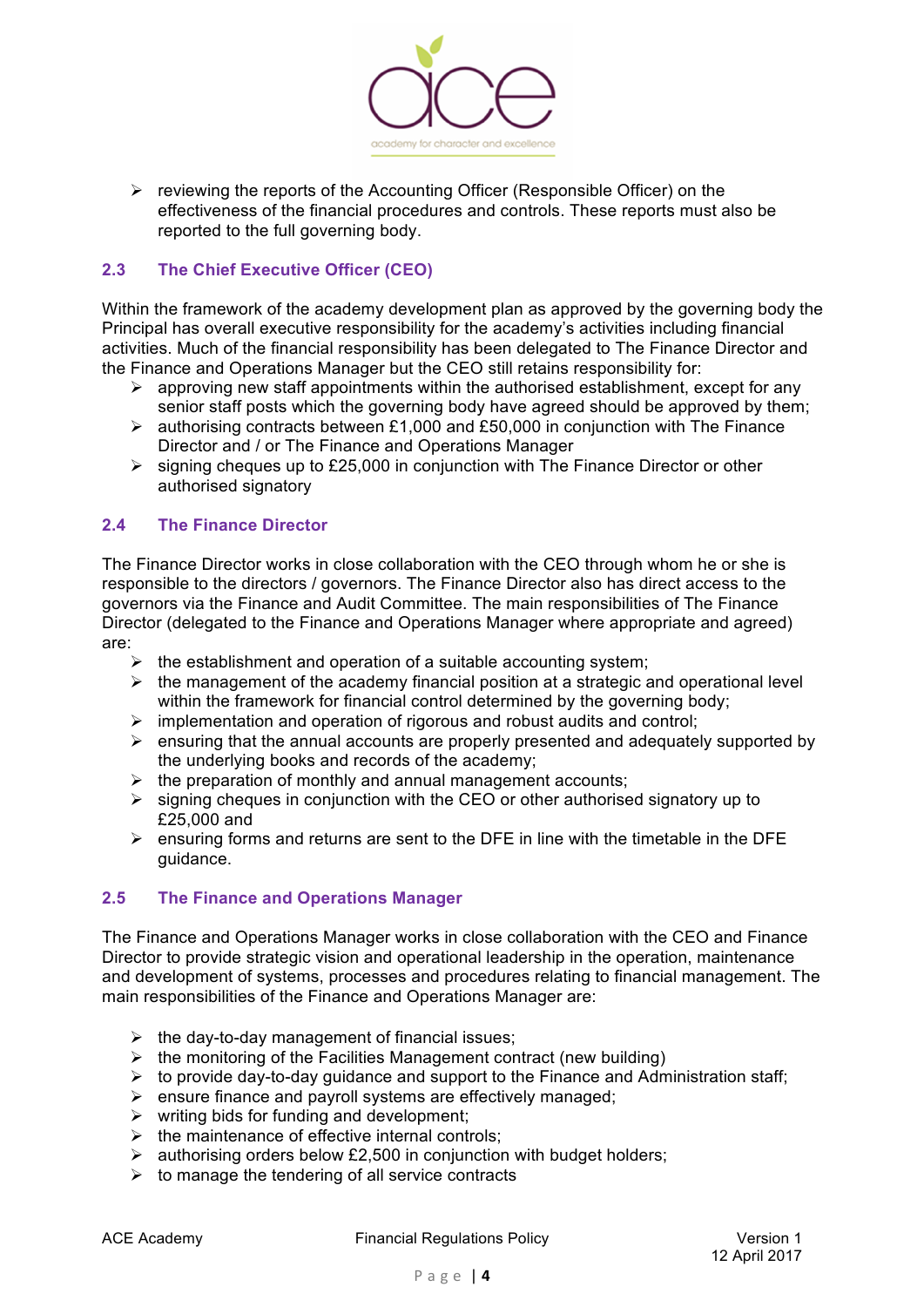

 $\triangleright$  monitoring all insurance policies.

## **2.6 The Accounting Officer (Responsible Officer)**

The Accounting Officer (AO) is appointed by the governing body and provides directors / governors with an independent oversight of the academy's financial affairs. The main duties of the AO are to provide the governing body with independent assurance that:

- $\triangleright$  the financial responsibilities of the governing body are being properly discharged;
- $\triangleright$  resources are being managed in an efficient, economical and effective manner;
- $\triangleright$  sound systems of internal financial control are being maintained and
- $\triangleright$  financial considerations are fully taken into account in reaching decisions.

The AO will undertake a quarterly programme of reviews to ensure that financial transactions have been properly processed and that controls are operating as laid down by the governing body. A report of the findings from each visit will be presented to the Finance and Audit Committee.

## **2.7 Other Staff**

Other members of staff will have some financial responsibilities. All staff are responsible for the security of academy property, for avoiding loss or damage, for ensuring economy and efficiency in the use of resources and for conformity with the requirements of the academy's financial procedures.

## **2.8 Register of Interests**

It is important for anyone involved in spending public money to demonstrate that they do not benefit personally from the decisions they make. To avoid any misunderstanding that might arise all academy governors and staff with significant financial or spending powers are required to declare any financial interests they have in companies or individuals from which the academy may purchase goods or services. The register is open to public inspection.

The register should include all business interests such as directorships, shareholdings or other appointments of influence within a business or organisation which may have dealings with the academy. The disclosures should also include business interests of relatives such as a parent or spouse or business partner where influence could be exerted over a governor or a member of staff by that person.

The existence of a register of business interests does not, of course, detract from the duties of directors, governors and staff to declare interests whenever they are relevant to matters being discussed by the governing body or a committee. Where an interest has been declared, directors, governors and staff should not attend that part of any committee or other meeting.

## **3) Accounting system**

#### **3.1 Finance System**

All the financial transactions of the academy must be recorded into an approved computerised financial system – the current system is Xero. This system is operated by the Finance Department and consists of: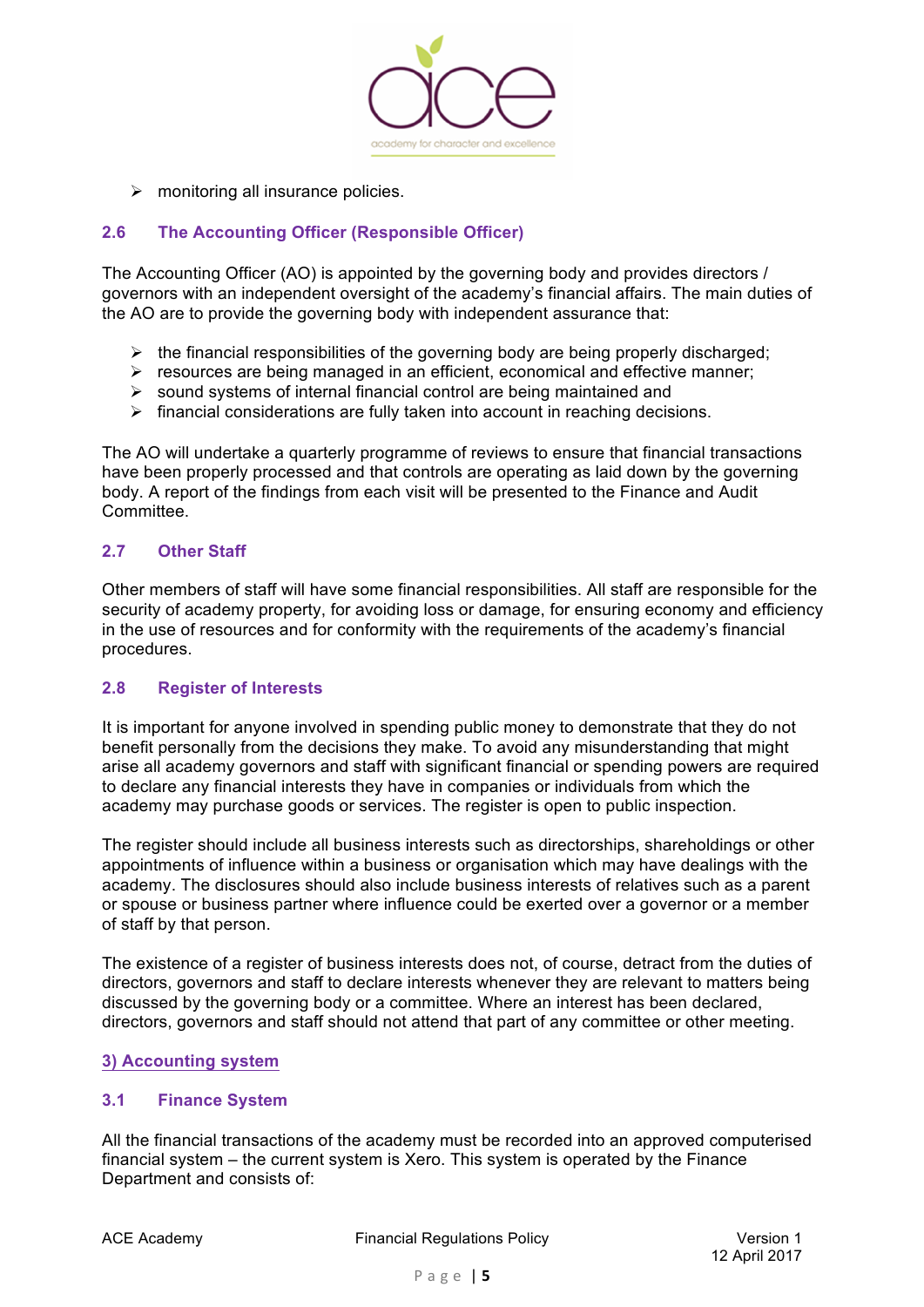

Journal **Nominal Ledger** Bank Transactions Purchase Ledger Sales Ledger

## **3.2 System Access**

Entry into the approved financial system, is password restricted and The Finance and Operations Manager is responsible for implementing a system which ensures that passwords are changed at least every 3 months*.* When passwords are changed the new password should be placed in a sealed envelope and passed to The Finance and Operations Manager to keep in the safe. The Finance and Operations Manager is responsible for implementing a system which ensures that passwords are changed regularly

Access to the component parts of approved financial system are restricted to The Finance and Operations Manager who is responsible for setting access levels for all members of staff using the system.

# **3.3 Back-up Procedures**

The Finance and Operations Manager is responsible for ensuring that there are effective back up procedures for the system. Data should be backed up on a suitable medium or server and the copies stored in a secure place preferably in a fireproof container. Back-up copies should be taken on at least a weekly basis.

The back-ups should not be recorded on the same disc each time as this results in only one copy being available. In order to provide more protection from the loss of data at least three different discs should be used in rotation and stored in different locations. At least one copy should be stored off-site.

A hard copy of the nominal ledger and audit trail should be printed each month and should be stored separately from the accounting system in a fireproof container.

The Finance Director and the Finance and Operations Manager should also prepare a disaster recovery plan in the event of loss of accounting facilities or financial data. This should link in with the annual assessment made by directors / governors of the major risks to which the academy is exposed and the systems that have been put in place to mitigate those risks.

## **3.4 Transaction Processing**

All journal entries must be documented on the appropriate journal form, recorded in the journal book and authorised by The Finance and Operations Manager prior to being input to the accounting system. Bank transactions should be input by the Finance Department and the input should be checked, and signed to evidence this check, by The Finance and Operations Manager

Detailed information on the operation of the Financial Information System can be found in the user manuals held in the Finance Department and online.

## **3.5 Transaction Reports**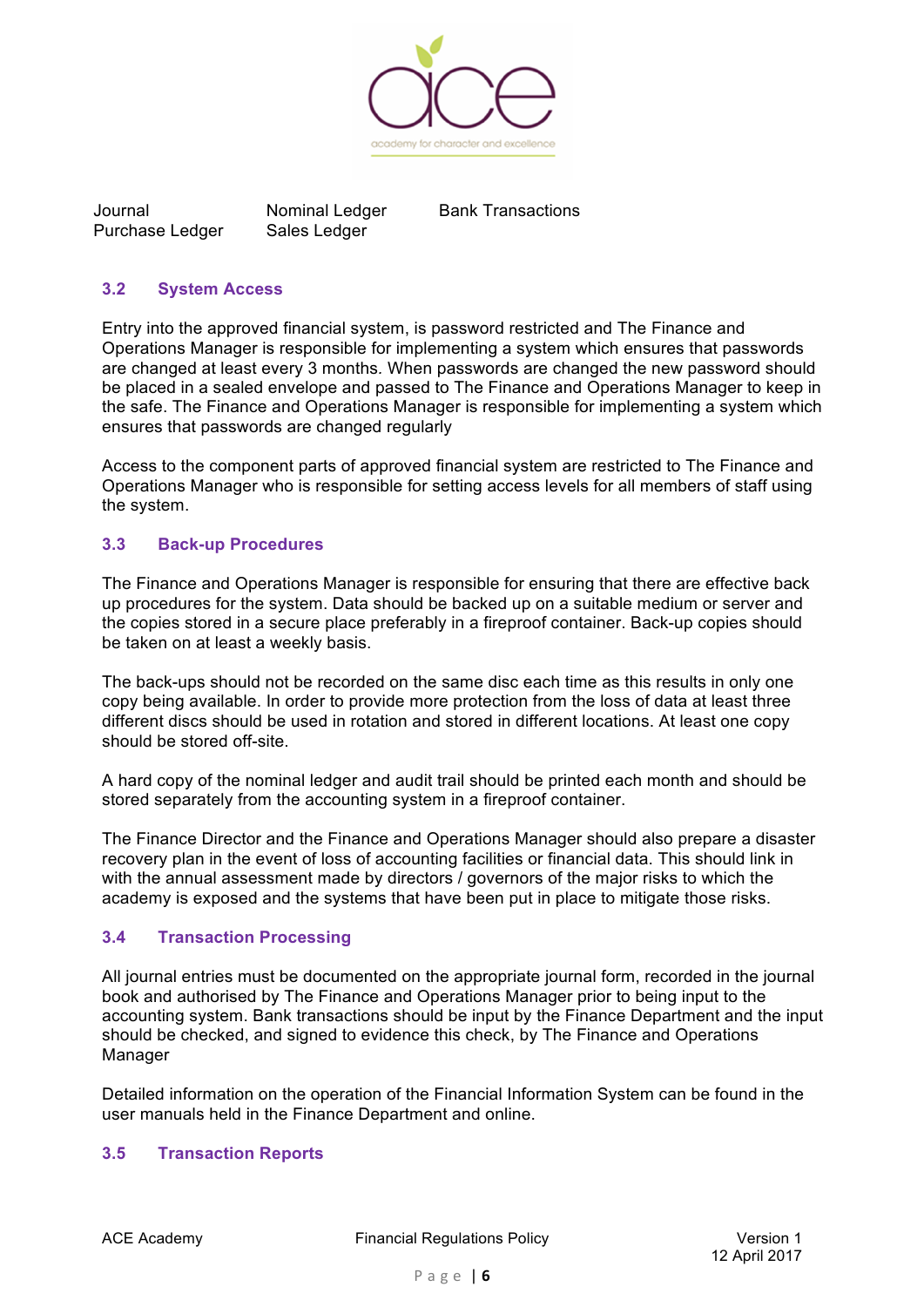

The Finance and Operations Manager will obtain and review system reports to ensure that only regular transactions are posted to the accounting system. The report obtained and reviewed will include:

- $\triangleright$  the monthly audit trail reports:
- $\triangleright$  amendment reports for the purchase ledger and sales ledger;
- $\triangleright$  management accounts summarising expenditure and income against budget and at budget holder level where agreed.
- $\triangleright$  Copies of Payroll reports provided by the 3<sup>rd</sup> party supplier.

## **3.6 Reconciliations**

The Finance Department is responsible for ensuring the following reconciliations are performed each month, and that any reconciling or balancing amounts are cleared:

- $\triangleright$  sales ledger control account:
- $\triangleright$  purchase ledger control account;
- $\triangleright$  payroll control account;
- $\triangleright$  all suspense accounts and
- $\triangleright$  bank balance per the nominal ledger to the bank statement.

Any unusual or long outstanding reconciling items must be brought to the attention of The Finance and Operations Manager. The Finance and Operations Manager will review and sign all reconciliations as evidence of his/her review.

## **4) Financial Planning**

#### **4.1 Overview**

The academy prepares both medium term and short-term financial plans.

The medium term financial plan is prepared as part of the development planning process. The development plan indicates how the academy's educational and other objectives are going to be achieved within the expected level of resources over the next three years.

The development plan provides the framework for the annual budget. The budget is a detailed statement of the expected resources available to the academy and the planned use of those resources for the following year.

The development planning process and the budgetary process are described in more detail below.

#### **4.2 Development Plan**

The development plan is concerned with the future aims and objectives of the academy and how they are to be achieved; that includes matching the academy's objectives and targets to the resources expected to be available. Plans should be kept relatively simple and flexible. They are the "big picture" within which more detailed plans may be integrated.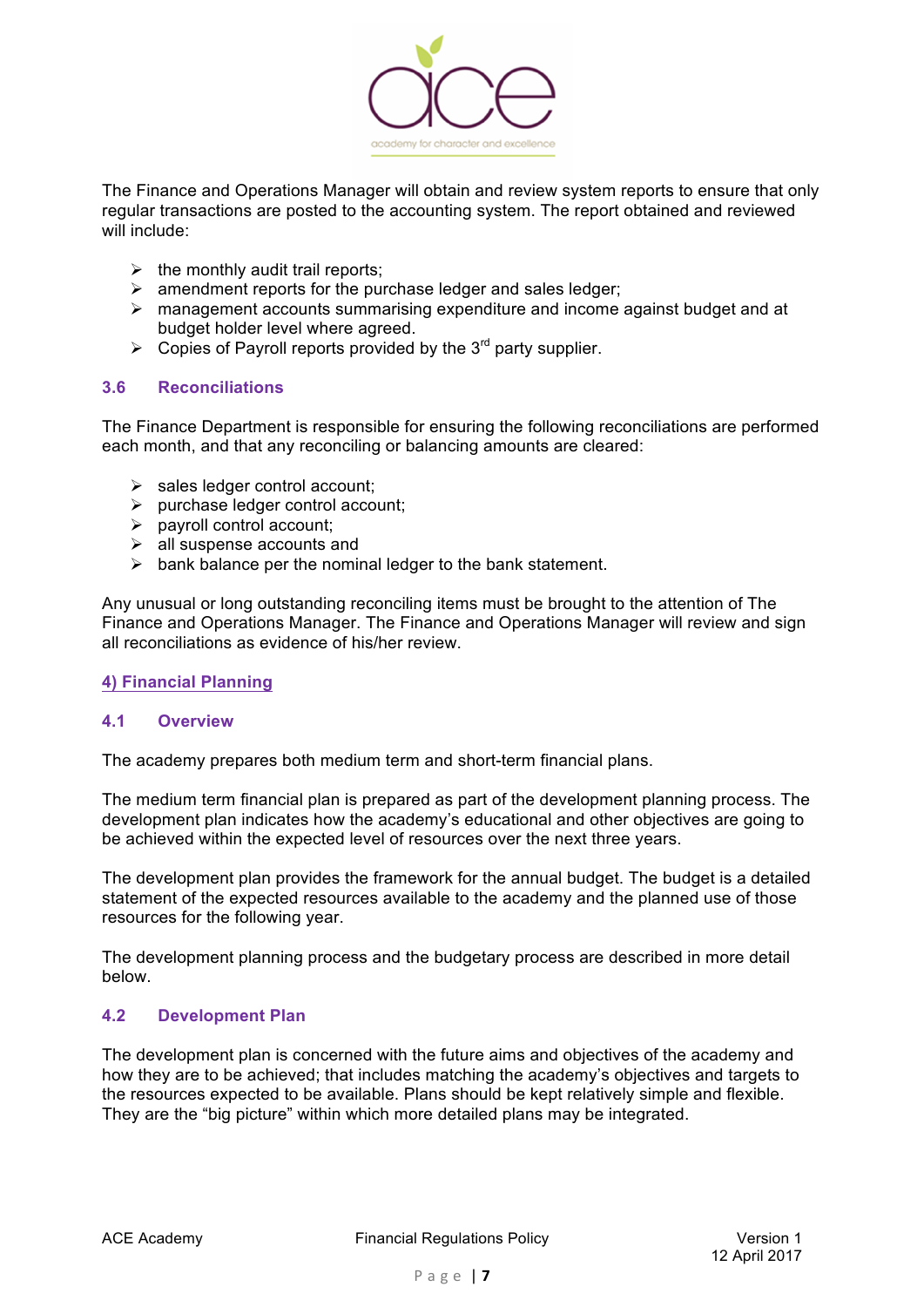

The form and content of the development plan are matters for the academy to decide but due regard should be given to the matters included within the guidance to Academies and any annual guidance issued by the DFE.

Each year the CEO will propose a planning cycle and timetable to the strategic governing body which allows for:

- $\triangleright$  a review of past activities, aims and objectives "did we get it right?"
- $\triangleright$  definition or redefinition of aims and objectives "are the aims still relevant?"
- $\triangleright$  development of the plan and associated budgets "how do we go forward?"
- $\triangleright$  implementation, monitoring and review of the plan "who needs to do what by when to make the plan work and keep it on course" and
- $\triangleright$  feedback into the next planning cycle "what worked successfully and how can we improve?"

The timetable will specify the deadlines for the completion of each of the key stages described above. Lead responsibility for the completion of each of the stages will be assigned by the Principal.

The completed development plan will include detailed objectives for the coming academic year and outline objectives for the following two years. The plan should also include the estimated resource costs, both capital and revenue, associated with each objective and success criteria against which achievement can be measured.

For each objective the lead responsibility for ensuring progress is made towards the objective will be assigned to an academy manager. The responsible manager should monitor performance against the defined success criteria throughout the year and report to the senior management team on a quarterly basis. The senior management team will report to the governing body if there is a significant divergence from the agreed plan and will recommend an appropriate course of action.

## **4.3 Annual Budget**

The Finance Director is responsible for preparing and obtaining approval for the annual budget. The budget must be approved by the CEO, Finance and Audit Committee and the strategic governing body.

The approved budget must be submitted to the DFE by 30 June each year and The Finance Director is responsible for establishing a timetable which allows sufficient time for the approval process and ensures that the submission date is met.

The annual budget will reflect the best estimate of the resources available to the academy for the forthcoming year and will detail how those resources are to be utilised. There should be a clear link between the development plan objectives and the budgeted utilisation of resources.

The budgetary planning process will incorporate the following elements:

- $\triangleright$  forecasts of the likely number of pupils to estimate the amount of DFE grant receivable;
- $\triangleright$  review of other income sources available to the academy to assess likely level of receipts;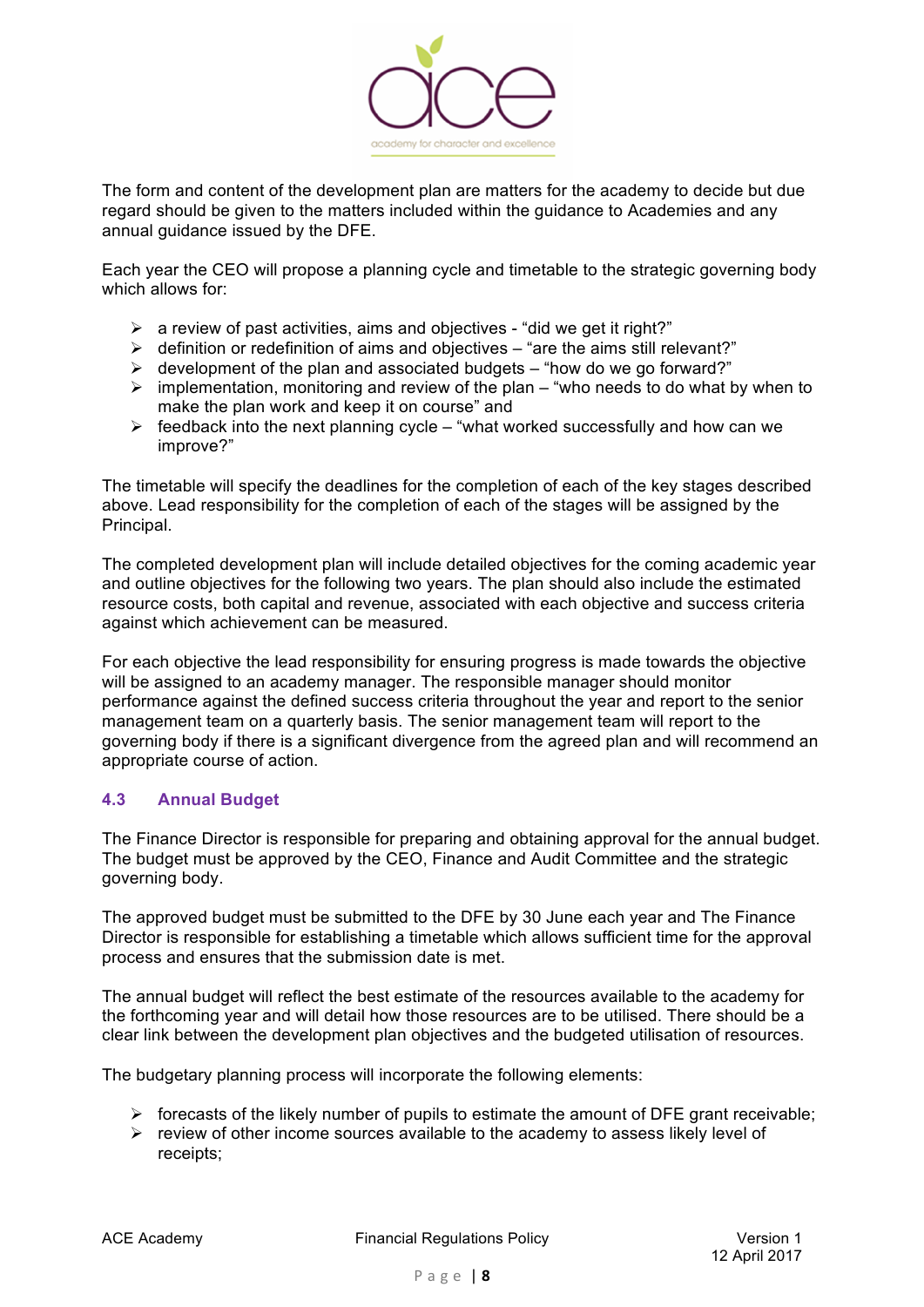

- $\triangleright$  review of past performance against budgets to promote an understanding of the academy cost base;
- $\triangleright$  identification of potential efficiency savings and
- $\triangleright$  review of the main expenditure headings in light of the development plan objectives and the expected variations in cost e.g. pay increases, inflation and other anticipated changes.

## **4.3.1 Balancing the Budget**

Comparison of estimated income and expenditure will identify any potential surplus or shortfall in funding. If shortfalls are identified, opportunities to increase income should be explored and expenditure headings will need to be reviewed for areas where cuts can be made. This may entail prioritising tasks and deferring projects until more funding is available. Plans and budgets will need to be revised until income and expenditure are in balance. If a potential surplus is identified, this may be held back as a contingency or alternatively allocated to areas of need.

## **4.3.2 Finalising the Budget**

Once the different options and scenarios have been considered, a draft budget should be prepared by The Finance Director for approval by the CEO, the Finance and Audit Committee and the strategic governing body. The budget should be communicated to all staff with responsibility for budget headings so that everyone is aware of the overall budgetary constraints.

The budget should be accompanied by a statement of assumptions and hierarchy of priorities so that if circumstances change, it is easier for all concerned to take remedial action. The budget should be seen as a working document which may need revising throughout the year as circumstances change.

## **4.3.3 Monitoring and Reviewing the Budget**

Monthly reports will be prepared by The Finance and Operations Manager. The reports will detail actual income and expenditure against budget both for budget holders and at a summary level for the Principal and the Finance & Resources Committee.

Any potential overspend against the budget must in the first instance be discussed with The Finance and Operations Manager. The accounting system will not allow payments to be made against an overspent budget without the approval of The CEO.

The monitoring process should be effective and timely in highlighting variances in the budget so that differences can be investigated and action taken where appropriate. If a budget overspend is forecast it may be appropriate to vire money from another budget or from the contingency. All budget virements over £10,000 must be authorised by the Finance and Audit Committee, and under £10,000 by the CEO.

#### **5) Payroll**

501 The main elements of the payroll are:

- $\triangleright$  staff appointments;
- $\triangleright$  staff absence: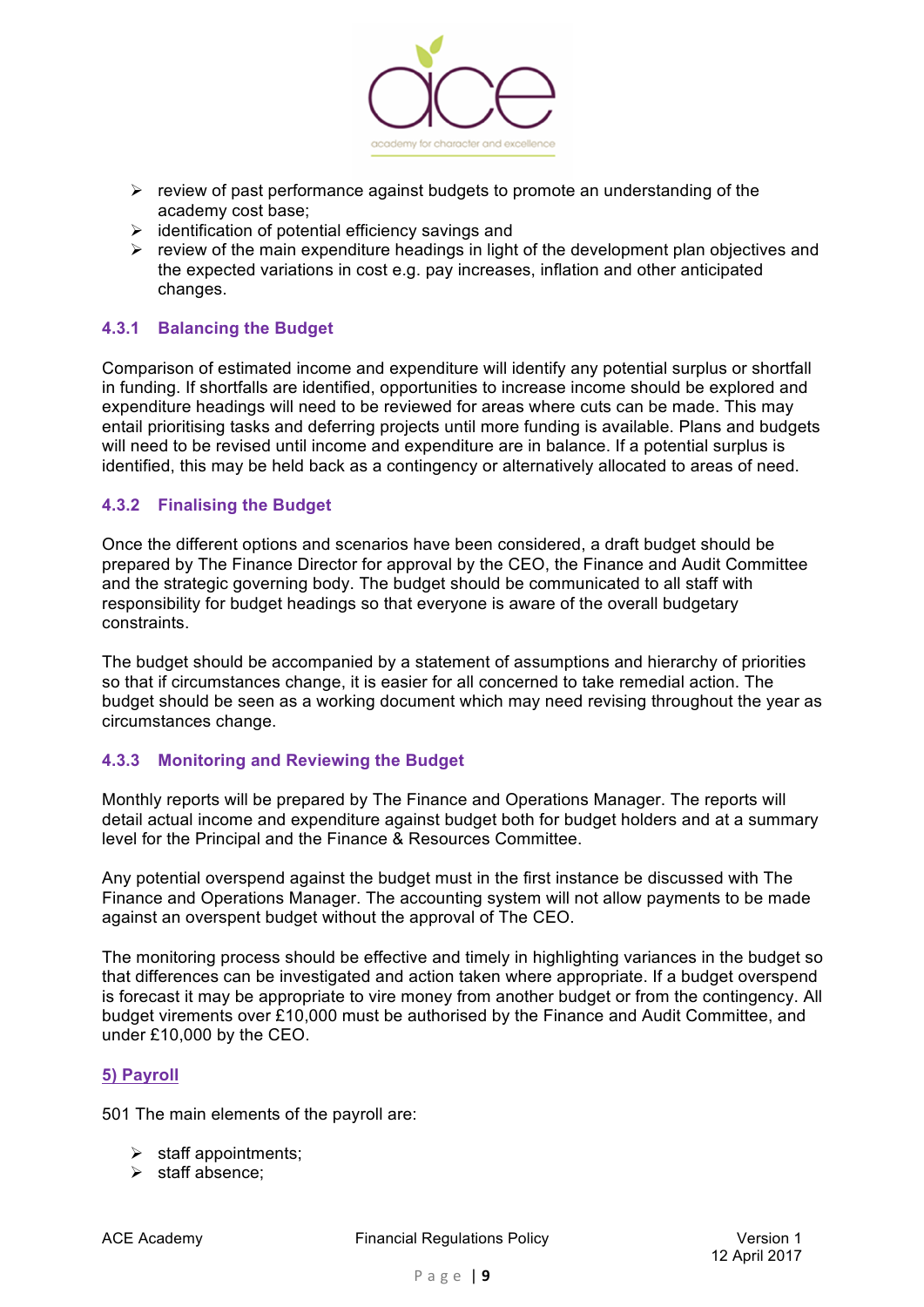

- $\triangleright$  payroll administration and
- $\triangleright$  payments.

## **5.1 Staff Appointments**

The strategic governing body has approved a personnel establishment for the academy. Changes can only be made to this establishment with the express approval in the first instance of the Finance and Audit Committee who must ensure that adequate budgetary provision exists for any establishment changes.

The CEO has authority to appoint staff within the authorised establishment except for Deputy CEO and The Finance Director whose appointments must follow consultation with the directors / governors. The individual schools maintain personnel files for all members of staff which include contracts of employment. All personnel changes must be notified, in writing, to The Finance and Operations Manager immediately.

## **5.2 Staff Absence**

All staff absence should be reported in a timely manner by the School administration teams by using the Payroll Provider's online system.

Records of all absence must be kept at each school.

## **5.3 Payroll Administration**

The academy payroll is administered through the Academy's payroll provider

All staff are paid monthly through the Academy payroll provider. A master file is kept by the Payroll Provider for each employee which records:

- $\triangleright$  salary:
- $\triangleright$  bank account details:
- $\triangleright$  taxation status:
- $\triangleright$  personal details and
- $\triangleright$  any deductions or allowances payable.

New master files and master file amendments can only be created by the Finance Department with the express approval of The Finance and Operations Manager – these must be reported to the Payroll Provider using the appropriate form. Any master file amendments made by the Finance Department must be printed out each month prior to the payroll run and must be authorised by The Finance and Operations Manager. Any master file amendments made by The Finance and Operations Manager must be authorised by the CEO and / or the Deputy CEO.

All relevant staff must complete a monthly staff return which provides details for all additional hours worked during the month. The staff return must be authorised by the nominated budget holder. Authorised staff returns should be sent to the Finance Department which then produces the files for payroll processing. All files regarding additional hours must be sent to the Payroll Provider in line with the stipulated timetable as late returns are not permitted and will not be processed.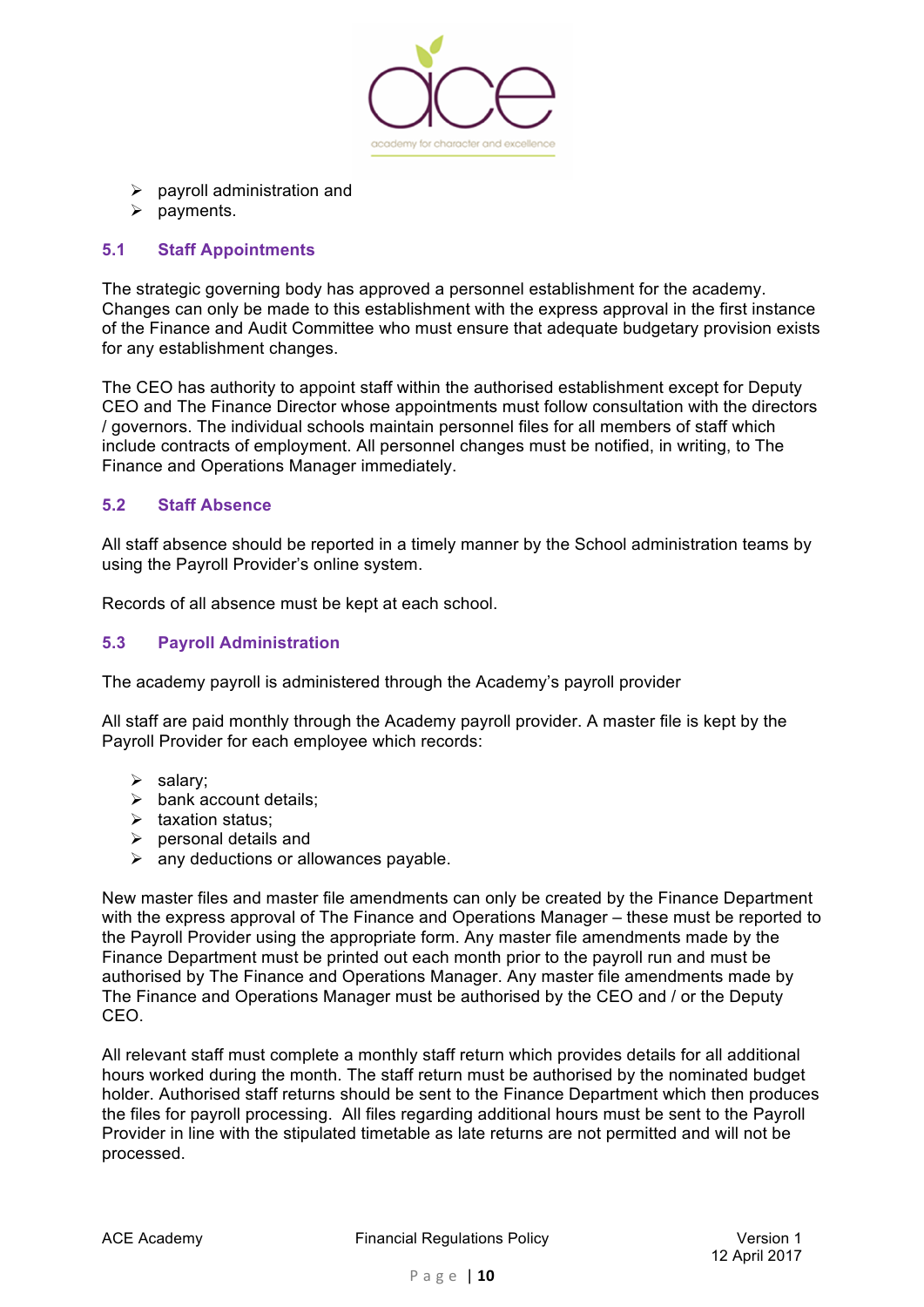

## **5.4 Payments**

Before payments are dispatched a printout of all data should be obtained from the payroll provider and this should be checked against source documentation by the Finance Department and then reviewed and initialled by The Finance and Operations Manager. Authority to release payment will be by The Finance and Operations Manager and the Principal.

All salary payments are made by BACS on the  $24<sup>th</sup>$  (or nearest working day) of the following month.

The Finance Department should prepare a reconciliation between the current month's and the previous month's gross salary payments showing adjustments made for new appointments, resignations, pay increases etc. This reconciliation should be reviewed and signed by The Finance and Operations Manager.

The payroll system automatically calculates the deductions due from payroll to comply with current legislation. The major deductions are for tax, National Insurance contributions and pensions. The amounts payable are summarised on the gross to net pay print and cheques for these amounts should be prepared by the Finance Department and authorised for payment by The Finance and Operations Manager and the CEO (or other authorised cheque signatory if one is unavailable) by the due date.

The Finance and Operations Manager should select one employee at random each month and check the calculation of gross to net pay to ensure that the payroll system is operating correctly, and this check should be recorded and available for checking by the Finance Director.

After the payroll has been processed the Payroll Provider will prepare and supply monthly reports to enable The Finance and Operations Manager to update the nominal ledger by journal. Postings will be made both to the payroll control account and to individual cost centres. The Finance Department should review the payroll control account each month to ensure the correct amount has been posted from the payroll system, individual cost centres have been correctly updated and to identify any amounts posted to the suspense account.

On an annual basis The Finance and Operations Manager must check for each member of staff that the gross pay per the payroll system agrees to the contract of employment held on the personnel file in the relevant School office.

## **6) Purchasing**

#### **6.1 Overview**

The academy wants to achieve the best value for money from all our purchases. This means they want to get what they need in the correct quality, quantity and time at the best price possible. A large proportion of their purchases will be paid for with public funds and they need to maintain the integrity of these funds by following the general principles of:

Ø **Probity,** it must be demonstrable that there is no corruption or private gain involved in the contractual relationships of the academy;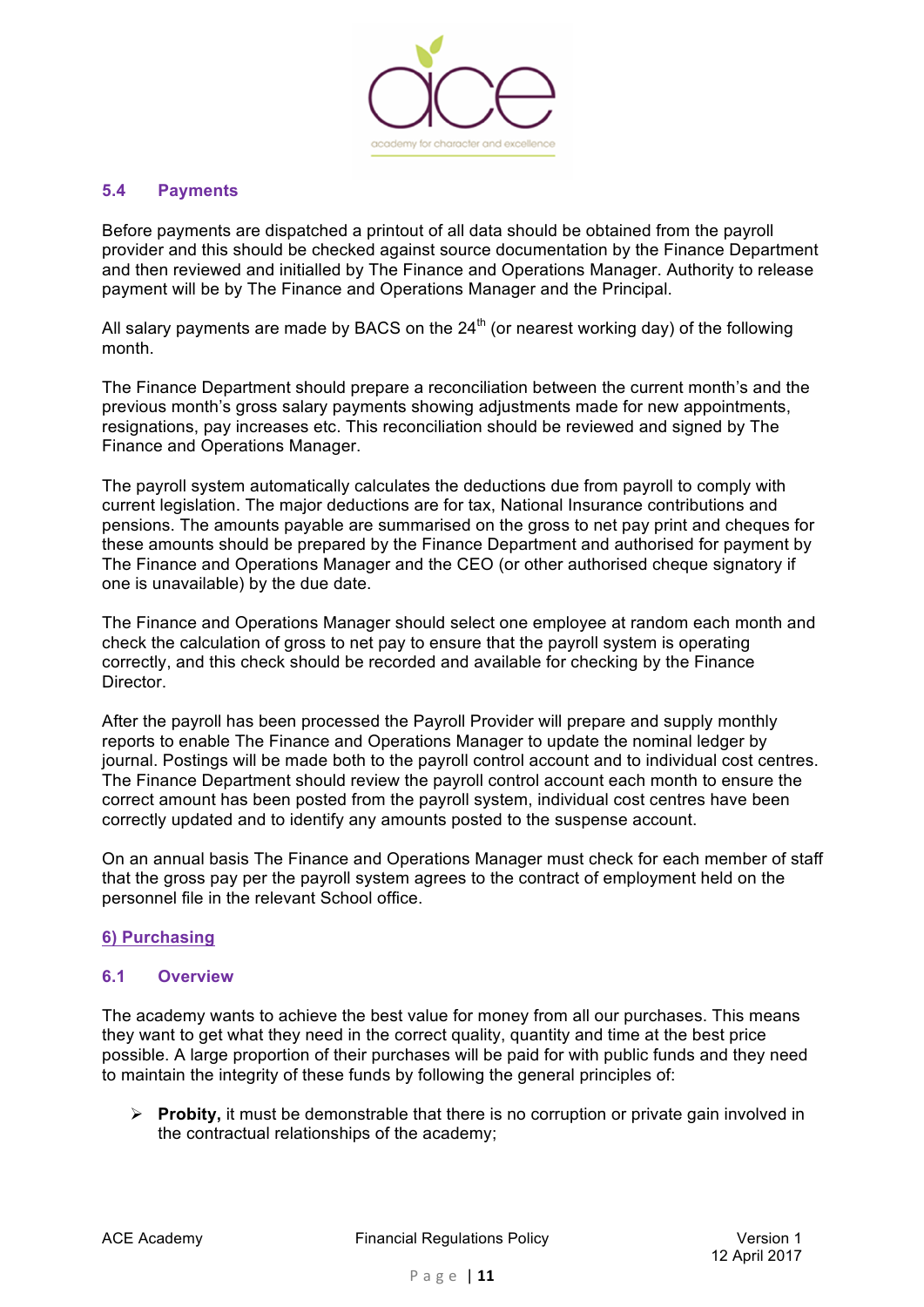

- Ø **Accountability,** the academy is publicly accountable for its expenditure and the conduct of its affairs;
- Ø **Fairness,** that all those dealt with by the academy are dealt with on a fair and equitable basis.

## **6.2 Routine Purchasing**

Budget holders will be informed of the budget available to them at least one month before the start of the academic year. It is the responsibility of the budget holder to manage the budget and to ensure that the funds available are not overspent. Data detailing actual expenditure and committed expenditure (orders placed but not paid for) against budget will be supplied to each budget holder each month. Budget holders will also be able to look up data relating to their own budget areas via the on line financial information system.

Routine purchases up to £1,000 can be ordered by budget holders. In the first instance a supplier should be chosen from the list of approved suppliers maintained by the Finance Department. A quote or price must always be obtained before any order is placed. If the budget holder considers that better value for money can be obtained by ordering from a supplier not on the approved supplier list the reasons for this decision must be discussed and agreed with The Finance and Operations Manager.

All orders must be made, or confirmed, in writing using an official order form, stocks of which are held in the Finance Department. Orders must bear the signature of the budget holder and must be forwarded to the Finance Department where The Finance and Operations Manager will check to ensure adequate budgetary provision exists before placing the order.

Approved orders will be recorded in the purchase order module of the financial information system which allocates a reference number. Orders will be dispatched to the supplier from the Finance Department

The budget holder must make appropriate arrangements for the delivery of goods to the academy. On receipt the budget holder must undertake a detailed check of the goods received against the goods received note (GRN) and make a record of any discrepancies between the goods delivered and the GRN. Discrepancies should be discussed with the supplier of the goods without delay.

If any goods are rejected or returned to the supplier because they are not as ordered or are of sub-standard quality, the Finance Department should be notified. The Finance Department will keep a central record of all goods returned to suppliers.

All invoices should be sent or e-mailed to the Finance Department. Invoice receipt will be recorded by the Finance Department (and the invoice scanned if appropriate) into the Financial Information System purchase ledger module. The Finance Department will stamp and sign invoices so that the following can be evidenced by the budget holder authorising payment:

a) invoice arithmetically correct;

- b) invoice posted to purchase ledger;
- c) goods/ services received;
- d) goods/services as ordered;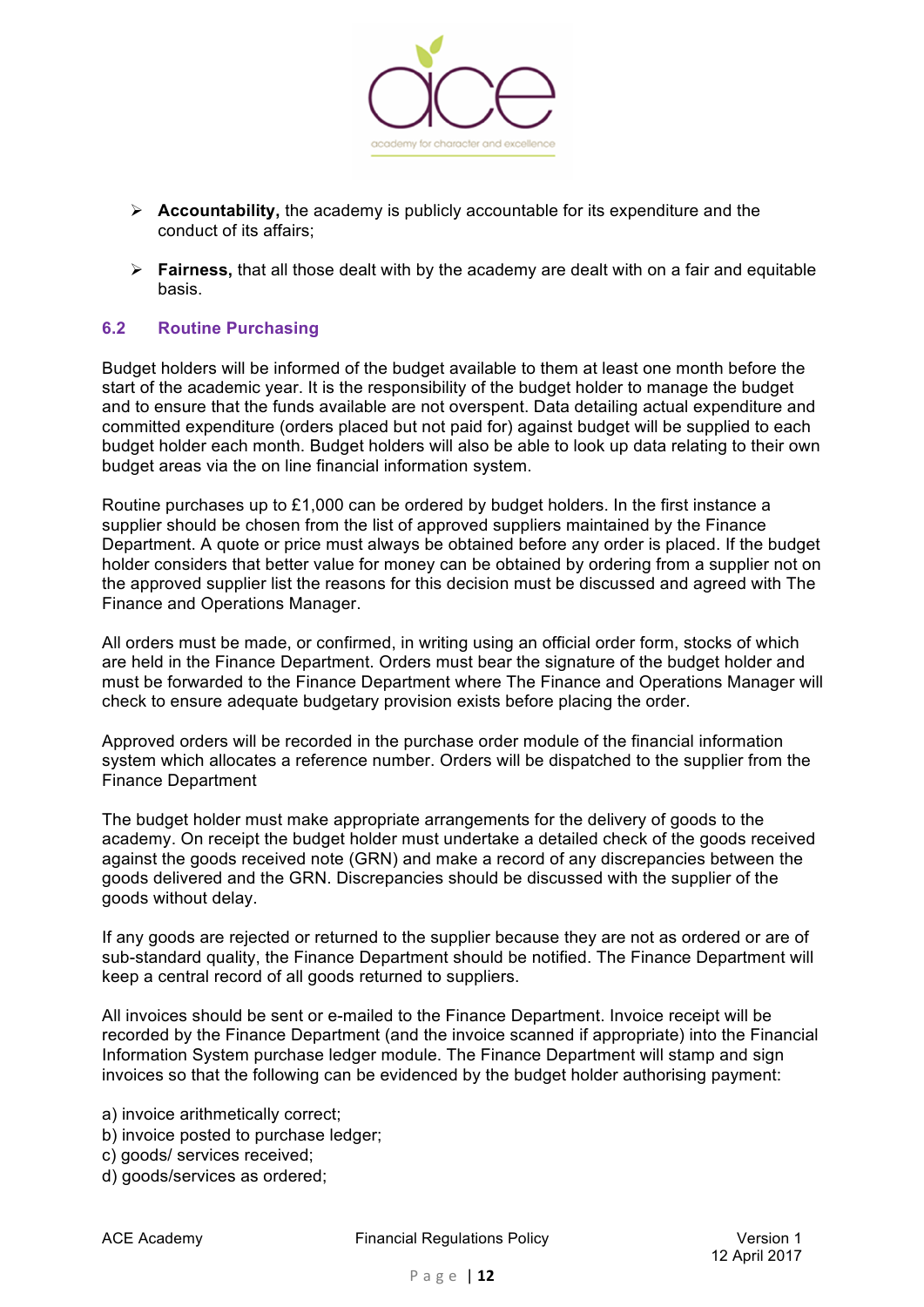

e) prices correct;

f) invoice authorised for payment;

g) payment authorised;

h) VAT treated correctly and

i) payment made.

The budget holder must make a detailed check against the order and the GRN and these documents must be attached to the invoice before it is sent back to the Finance Department. Budget holders must undertake these checks without undue delay and in any case within 7 days of invoice receipt.

If a budget holder is pursuing a query with a supplier the Finance Department must be informed of the query and periodically kept up to date with progress.

The Finance Department will input details of payments to be made to the purchase ledger and generate the BACS payments / cheques as required. The cheques and associated paperwork must be authorised by two of the nominated cheque signatories.

Cheques will be dispatched to suppliers by the Finance Department.

# **6.2.1 Orders Above £1,000 and up to £10,000**

Three recorded and referenced quotations by telephone, email, or internet. Purchase by purchase order and invoice.

# **6.2.2 Above £10,000 and up to £25,000**

Three formal written quotations to be submitted in writing by a specified date and time based upon terms and conditions approved by the Local Governing Boards against a written, specified and pre-defined evaluation criteria. Purchase via formal acceptance of winning tender followed by purchase order and invoice.

# **6.2.3 Above £25,000 and up to EU thresholds**

Three formal written quotations to be submitted in writing by a specified date and time based upon terms and conditions approved by the Strategic Board against a written, specified and pre-defined evaluation criteria. Purchase via formal acceptance of winning tender followed by purchase order and invoice. Also advertised as a tender exercise on websites approved by the Strategic Board where appropriate and agreed.

# **6.2.4 Over EU Thresholds**

Giving due regard to EU thresholds, associated legislative requirements, and risk, must consider appointing specialise expertise to support the procurement. All legislative obligations must be met including tender advertising, timescales, process, and transparency. Terms and conditions of contract must be approved by the Strategic Board.

# **6.3 Forms of Tenders**

# **6.3.1 Overview**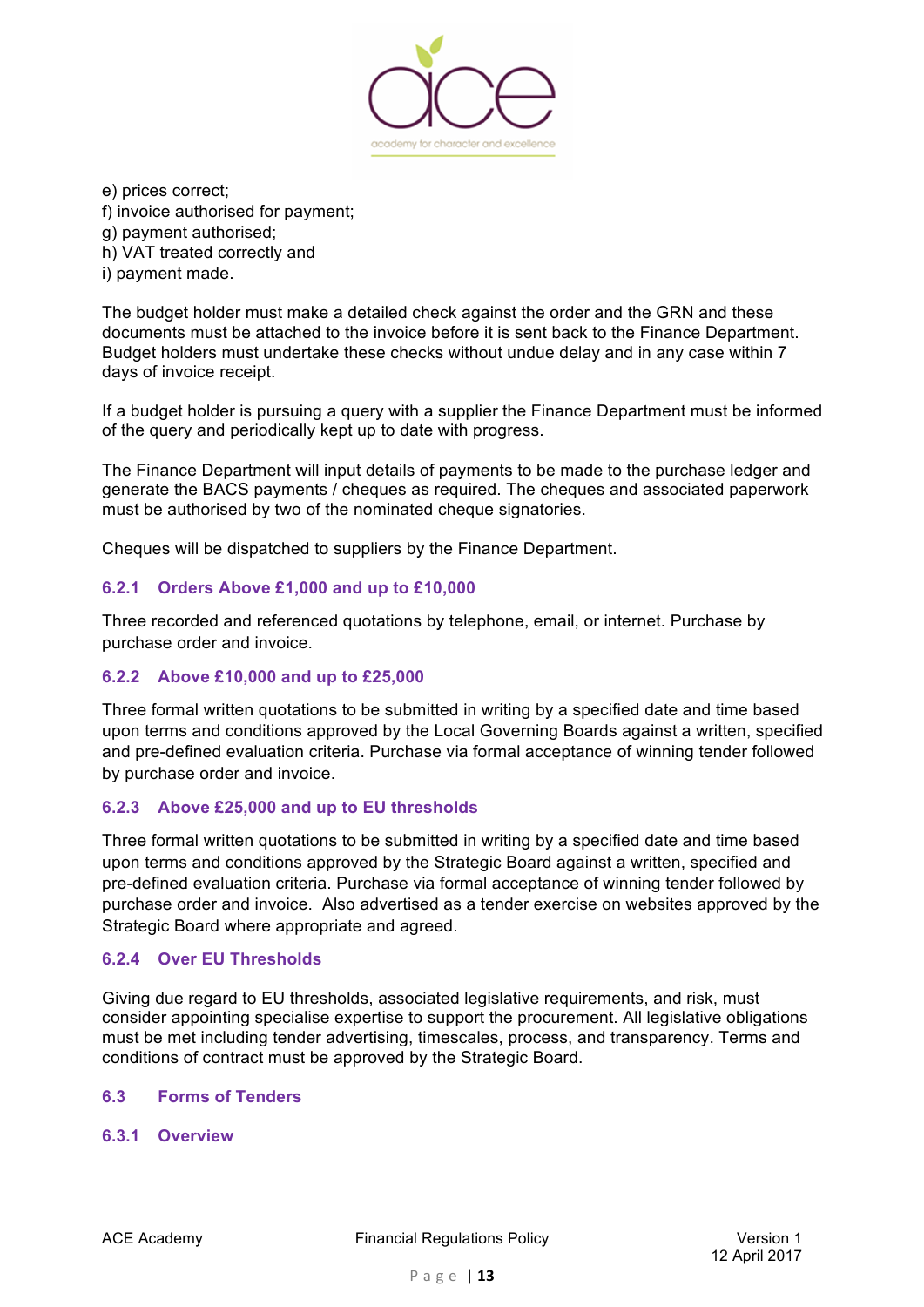

There are three forms of tender procedure: open, restricted and negotiated and the circumstances in which each procedure should be used are described below.

- 1. **Open Tender:** This is where all potential suppliers are invited to tender. The budget holder must discuss and agree with The Finance and Operations Manager how best to advertise for suppliers e.g. general press, trade journals or to identify all potential suppliers and contact directly if practical. This is the preferred method of tendering, as it is most conducive to competition and the propriety of public funds.
- 2. **Restricted Tender:** This is where suppliers are specifically invited to tender. Restricted tenders are appropriate where:
	- there is a need to maintain a balance between the contract value and administrative costs, a large number of suppliers would come forward or because the nature of the goods are such that only specific suppliers can be expected to supply the academy's requirements,
	- the costs of publicity and advertising are likely to outweigh the potential benefits of open tendering.
- 3. **Negotiated Tender:** The terms of the contract may be negotiated with one or more chosen suppliers. This is appropriate in specific circumstances:
	- the above methods have resulted in either no or unacceptable tenders,
	- only one or very few suppliers are available,
	- extreme urgency exists,
	- additional deliveries by the existing supplier are justified.

#### **6.3.2 Preparation for Tender**

Full consideration should be given to:

- $\triangleright$  objective of project
- $\triangleright$  overall requirements
- $\triangleright$  technical skills required
- $\triangleright$  after sales service requirements
- $\triangleright$  form of contract.

It may be useful after all requirements have been established to rank requirements (e.g. mandatory, desirable and additional) and award marks to suppliers on fulfilment of these requirements to help reach an overall decision.

## **6.3.3 Invitation to Tender**

If a restricted tender is to be used then an invitation to tender must be issued. If an open tender is used an invitation to tender may be issued in response to an initial enquiry.

An invitation to tender should include the following:

- $\triangleright$  introduction/background to the project;
- $\triangleright$  scope and objectives of the project;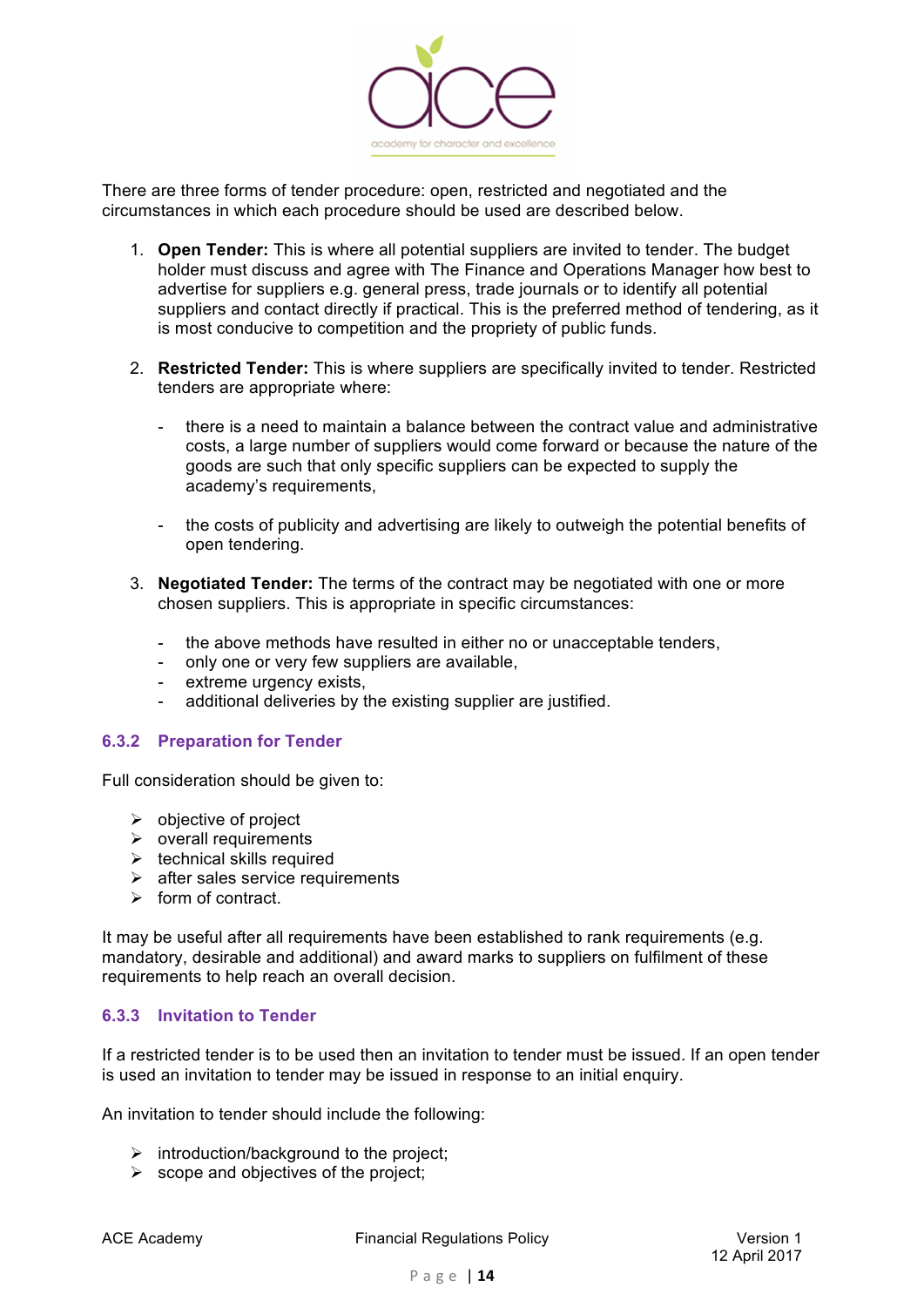

- $\triangleright$  technical requirements;
- $\triangleright$  implementation of the project;
- $\triangleright$  terms and conditions of tender and
- $\triangleright$  form of response.

## **6.3.4 Aspects to Consider**

## *Financial*

- $\triangleright$  Like should be compared with like and if a lower price means a reduced service or lower quality this must be borne in mind when reaching a decision.
- $\triangleright$  Care should be taken to ensure that the tender price is the total price and that there are no hidden or extra costs.
- $\triangleright$  Is there scope for negotiation?

## *Technical/Suitability*

- $\triangleright$  Qualifications of the contractor
- $\triangleright$  Relevant experience of the contractor
- $\triangleright$  Descriptions of technical and service facilities
- $\triangleright$  Certificates of quality/conformity with standards
- $\triangleright$  Quality control procedures
- $\triangleright$  Details of previous sales and references from past customers.

#### *Other Considerations*

- $\triangleright$  Pre-sales demonstrations
- $\triangleright$  After sales service
- $\triangleright$  Financial status of supplier. Suppliers in financial difficulty may have problems completing contracts and in the provision of after sales service. It may be appropriate to have an accountant or similarly qualified person examine audited accounts etc.

## **6.3.5 Tender Acceptance Procedures**

The invitation to tender should state the date and time by which the completed tender document should be received by the academy. Tenders should be submitted in plain envelopes clearly marked to indicate they contain tender documents. The envelopes should be time and date stamped on receipt and stored in a secure place prior to tender opening. Tenders received after the submission deadline should not normally be accepted.

## **6.3.6 Tender Opening Procedures**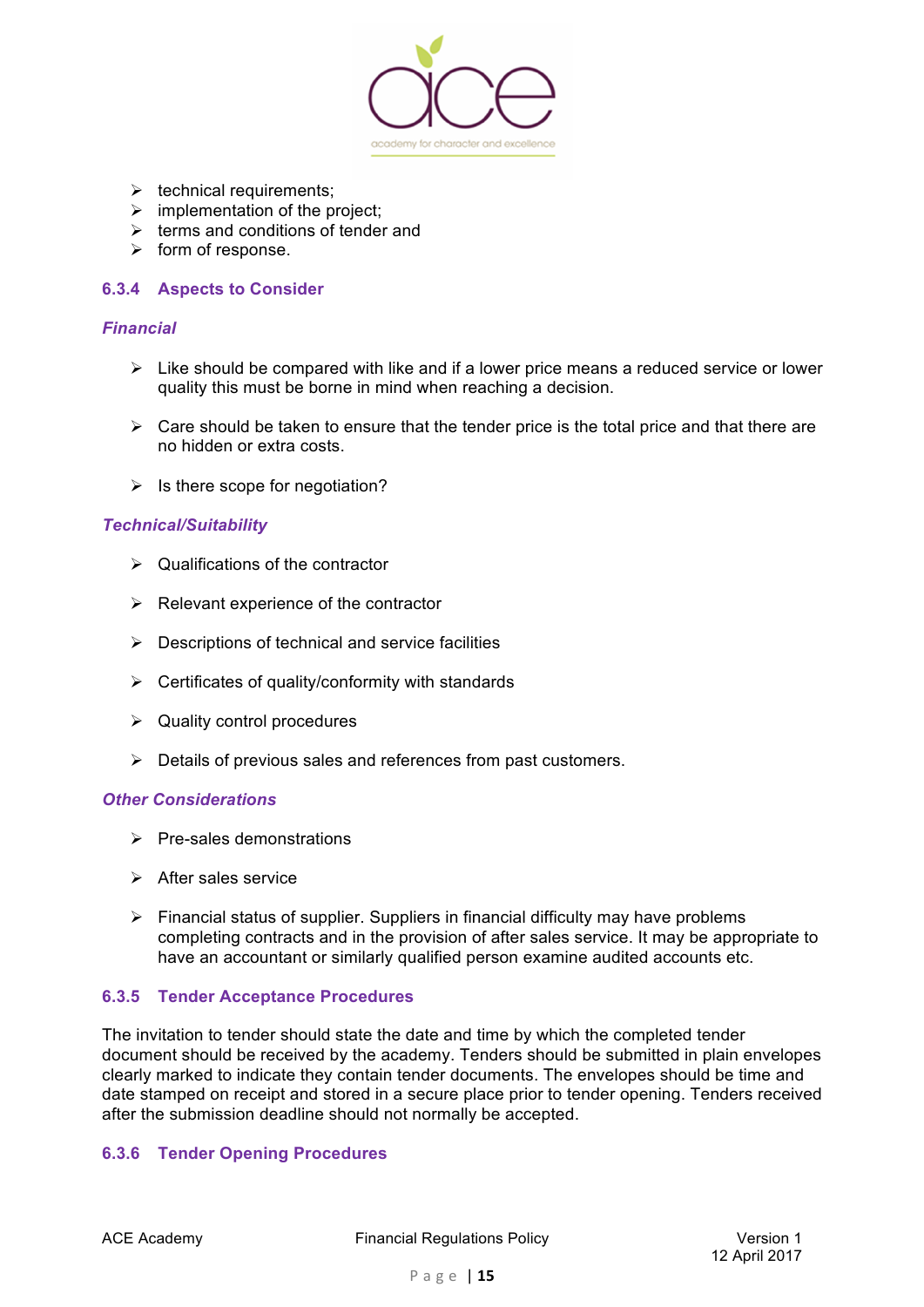

All tenders submitted should be opened at the same time and the tender details should be recorded. Two persons should be present for the opening of tenders as follows:

- $\triangleright$  For contract sums up to £20,000 two of The Finance and Operations Manager, The Finance Director or the CEO;
- $\triangleright$  For contracts over £20,000 either The Finance Director or the CEO plus a member of the Finance and Audit Committee.

A separate record should be established to record the names of the firms submitting tenders and the amount tendered. This record must be signed by both people present at the tender opening.

# **6.3.7 Tendering Procedures**

The evaluation process should involve at least two people. Those involved should disclose all interests, business and otherwise, that might impact upon their objectivity. If there is a potential conflict of interest then that person must withdraw from the tendering process.

Those involved in making-a-decision must take care not to accept gifts or hospitality from potential suppliers that could compromise or be seen to compromise their independence.

Full records should be kept of all criteria used for evaluation and for contracts over £20,000 a report should be prepared for the Finance and Audit Committee highlighting the relevant issues and recommending a decision. For contracts under £20,000 the decision and criteria should be reported to the Finance and Audit Committee.

Where required by the conditions attached to a specific grant from the DFE, the department's approval must be obtained before the acceptance of a tender.

The accepted tender should be the one that is economically most advantageous to the academy. All parties should then be informed of the decision.

## **7) Income**

#### **7.1 Overview**

The main sources of income for the academy are the grants from the DFE and from our sponsors. The receipt of these sums is monitored directly by The Finance and Operations Manager who is responsible for ensuring that all grants due to the academy are collected.

The academy also obtains income from:

- $\triangleright$  students, mainly for trips, clubs and school lunches.
- $\triangleright$  the public, mainly for sports and other lettings.
- $\triangleright$  Grant making organisations.
- $\triangleright$  General donations.
- $\triangleright$  Associations linked with the schools i.e. Friends of, Parent Associations
- $\triangleright$  Business by way of financial donation or pro-bono work under the terms of their Corporate Social Responsibility policy.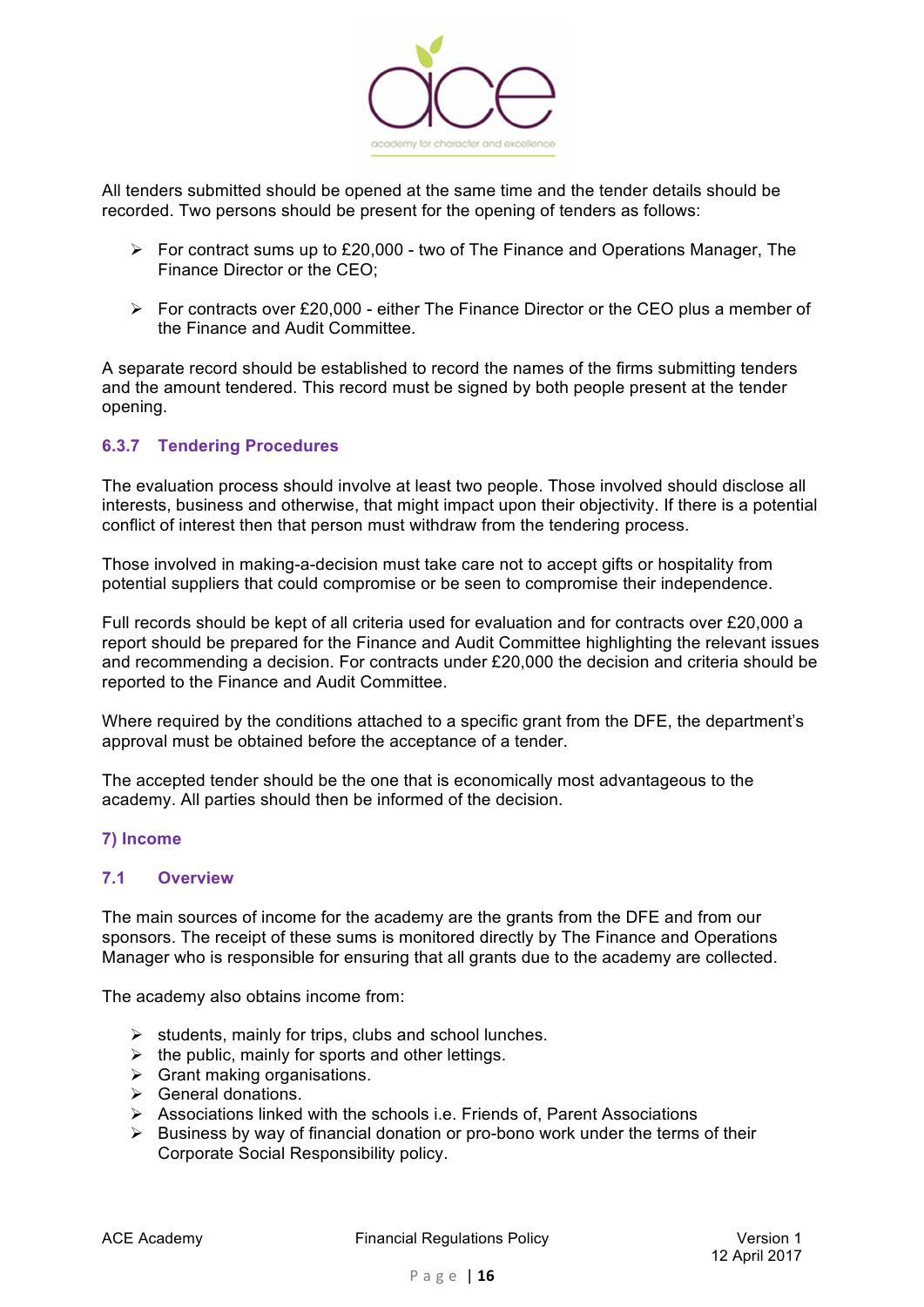

## **7.2 Trips**

A lead teacher must be appointed for each trip to take responsibility for the collection of sums due. The lead teacher must prepare a record for each student intending to go on the trip showing the amount due. A copy of the record must be given to the Finance Department.

Students (or Parents) should make payments at the Finance Department. A receipt must be issued for all monies collected and the value of the receipt and the number of the receipt recorded against the student making the payment.

The Finance Department should maintain an up to date record for each student showing the amount paid and the amount outstanding. This record should be sent to the lead teacher on a weekly basis and the lead teacher is responsible for chasing the outstanding amounts.

# **7.3 School Lettings**

The individual school Administration teams are responsible for maintaining records of bookings of school facilities and for identifying the sums due from each organisation. Payments must be made in advance for the use of facilities. All school lettings must follow the agreed academy Lettings Policy (ACEFxxx).

Details of organisations using the school facilities will be held by the Finance Department who will establish a sales ledger account and produce a sales invoice from the Financial Information accounting system.

No debts should be written off without the express approval of the local governing body (the DfE's prior approval is also required if debts to be written off are above the value set out in the annual funding letter).

Organisations using the school's facilities should be instructed to send all payments to the Finance Department.

All organisations using the school's facilities should be instructed to send all liability insurance information to the Finance Department and they will not be allowed to use any facilities until this is done.

All organisations using the school's facilities should be made aware of the school's Health & Safety / Safeguarding policy and procedures and they will not be allowed to use any facilities until this is done.

## **7.4 Custody**

Official, pre-numbered academy receipts should be issued for all cash and cheques received where no other formal documentation exists. All cash and cheques must be kept in the Finance Department safe prior to banking. Banking should take place every week or more frequently if the sums collected exceed the £500 insurance limit on the Finance Department safe.

Monies collected must be banked in their entirety in the appropriate bank account. The Finance Department is responsible for preparing reconciliations between the sums collected, the sums deposited at the bank and the sums posted to the accounting system. The reconciliations must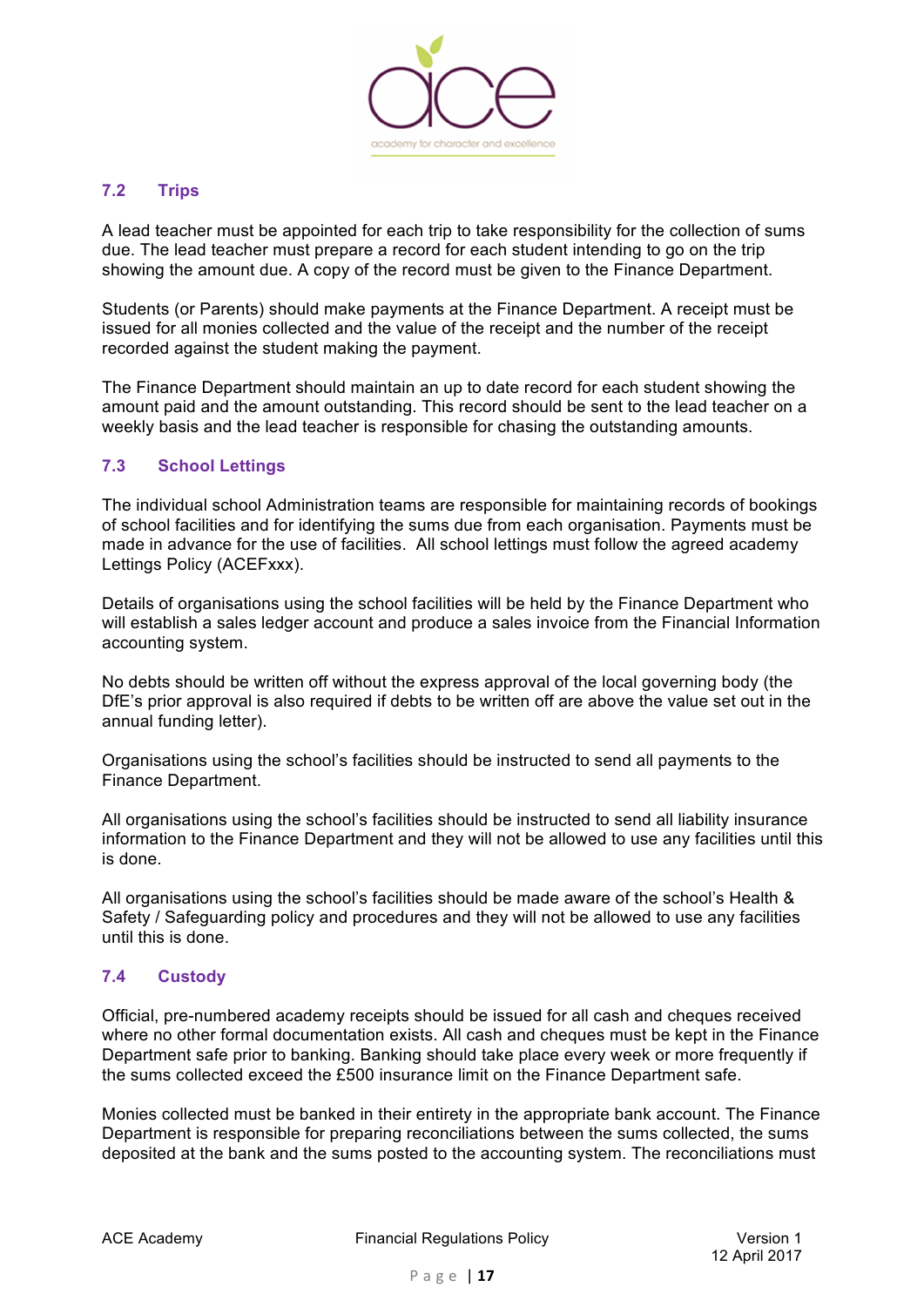

be prepared promptly after each banking and must be reviewed and certified by the Finance and Operations Manager.

## **8) Cash Management**

## **8.1 Bank Accounts**

The opening of all accounts must be authorised by the governing body who must set out, in a formal memorandum, the arrangements covering the operation of accounts, including any transfers between accounts and cheque signing arrangements. The operation of systems such as Bankers Automatic Clearing System (BACS) and other means of electronic transfer of funds must also be subject to the same level of control.

## **8.2 Deposits**

Particulars of any deposit must be entered on a copy paying-in slip, counterfoil or listed in a supporting book. The details should include:

- $\triangleright$  the amount of the deposit and
- $\triangleright$  a reference, such as the number of the receipt or the name of the debtor.

## **8.3 Payments and withdrawals**

All cheques and other instruments authorising withdrawal from academy bank accounts must bear the signatures of two of the following authorised signatories:

- $\triangleright$  CEO:
- Ø Finance Director;
- $\triangleright$  Finance and Operations Manager (to be agreed)
- $\triangleright$  Deputy CEO;
- $\triangleright$  Chairman of Strategic Board;
- $\triangleright$  Chairman of Finance & Resources Committee:

This provision applies to all accounts, public or private, operated by or on behalf of the governing body of the academy. Authorised signatories must not sign a cheque relating to goods or services for which they have also authorised the expenditure.

## **8.4 Administration**

The Finance and Operations Manager must ensure bank statements are received regularly and that reconciliations are performed at least on a monthly basis. Reconciliation procedures must ensure that:

- $\triangleright$  all bank accounts are reconciled to the academy's computerised cash book;
- $\triangleright$  reconciliations are prepared by the Finance Department;
- $\triangleright$  reconciliations are subject to an independent monthly review carried out by The Finance Director or in his/her absence the Accounting Officer (AO) and
- $\triangleright$  adjustments arising are dealt with promptly.

## **8.5 Petty Cash Accounts**

The academy maintains various cash balances. The cash is administered by the Finance Department and is kept in the office safes.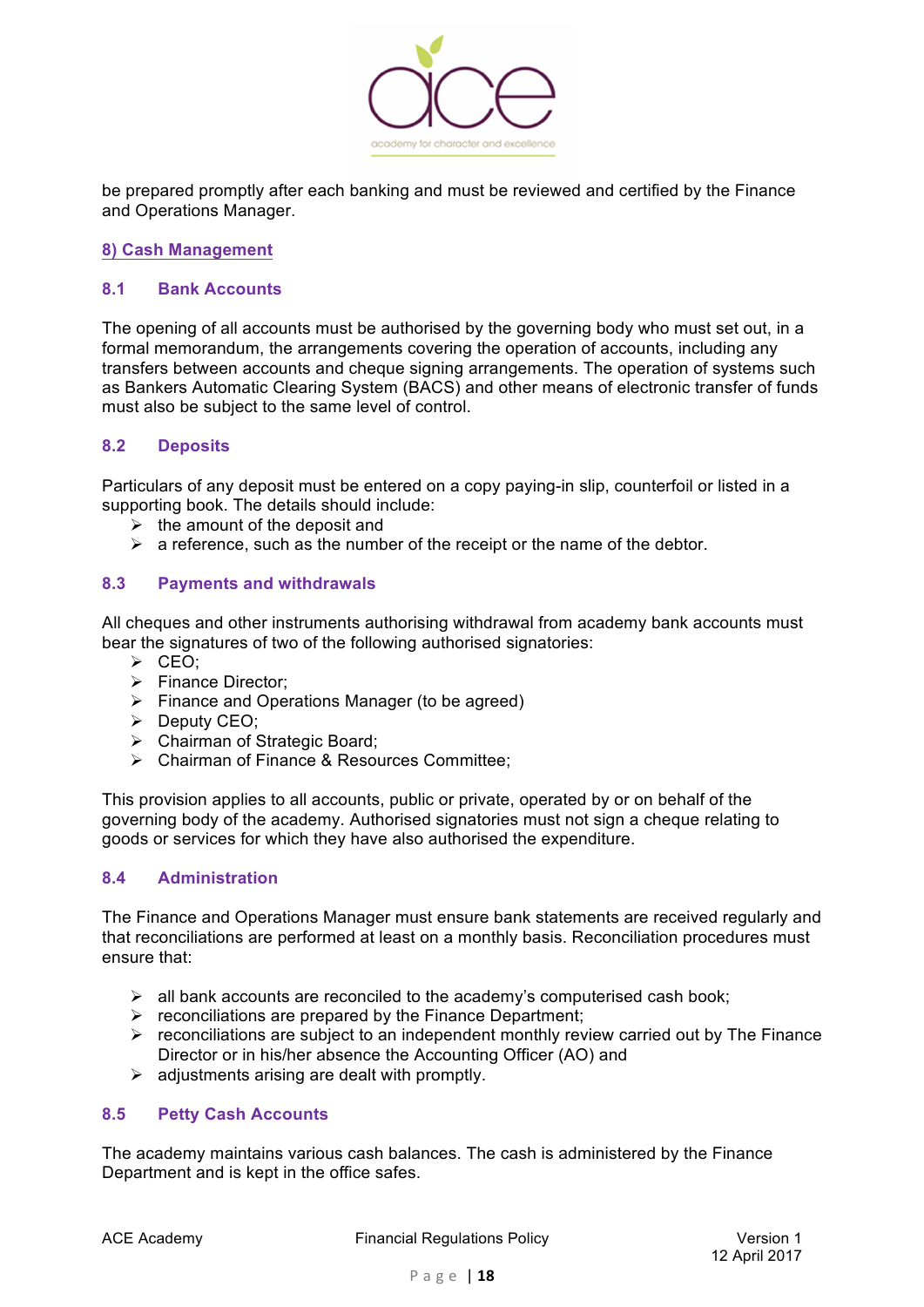

## **8.5.1 Deposits**

The only deposits to petty cash should be from cheques cashed specifically for the purpose. The receipt should be recorded in the petty cash system with the date, amount and a reference, normally the cheque number, relating to the payment. All other cash receipts for whatever reason should be paid directly into the bank.

## **8.5.2 Payments and Withdrawals**

In the interests of security, petty cash payments will be limited to £25. Higher value payments should be made by cheque directly from the main bank account as a cash book payment.

#### **8.5.3 Administration**

The Finance and / or the Administration Department is responsible for entering all transactions into the petty cash records on a regular basis and regular as well as unannounced cash counts should be undertaken by the Finance Department to ensure that the cash balance reconciles to supporting documentation.

## **8.5.4 Physical Security**

Petty cash should be held in a locking cash box which is put in the safe overnight.

#### **8.6 Other Methods of Payment**

The Academy currently uses the option of a Debit Card linked to the main bank account. The authorisation, use and limit on this card is set by the Finance and Audit Committee.

All requests for new cards must be authorised by the CEO.

If the Academy decides to use a different method of payment i.e. credit card, employee expense card etc. the authorisation, use and limit on this card must be set by the Finance and Audit Committee.

## **8.7 Online Banking**

The Academy manages its day to day banking by using the appropriate online banking website.

The Finance and Operations Manager is the designated System Administrator and is responsible for ensuring that the appropriate Finance staff have the necessary and agreed access rights.

#### **8.8 Cash Flow Forecasts**

The Finance and Operations Manager is responsible for preparing cash flow forecasts to ensure that the academy has sufficient funds available to pay for day to day operations. If significant balances can be foreseen, steps should be taken to invest the extra funds. Similarly plans should be made re-profile Income and Expenditure to cover potential cash shortages.

## **8.9 Investments**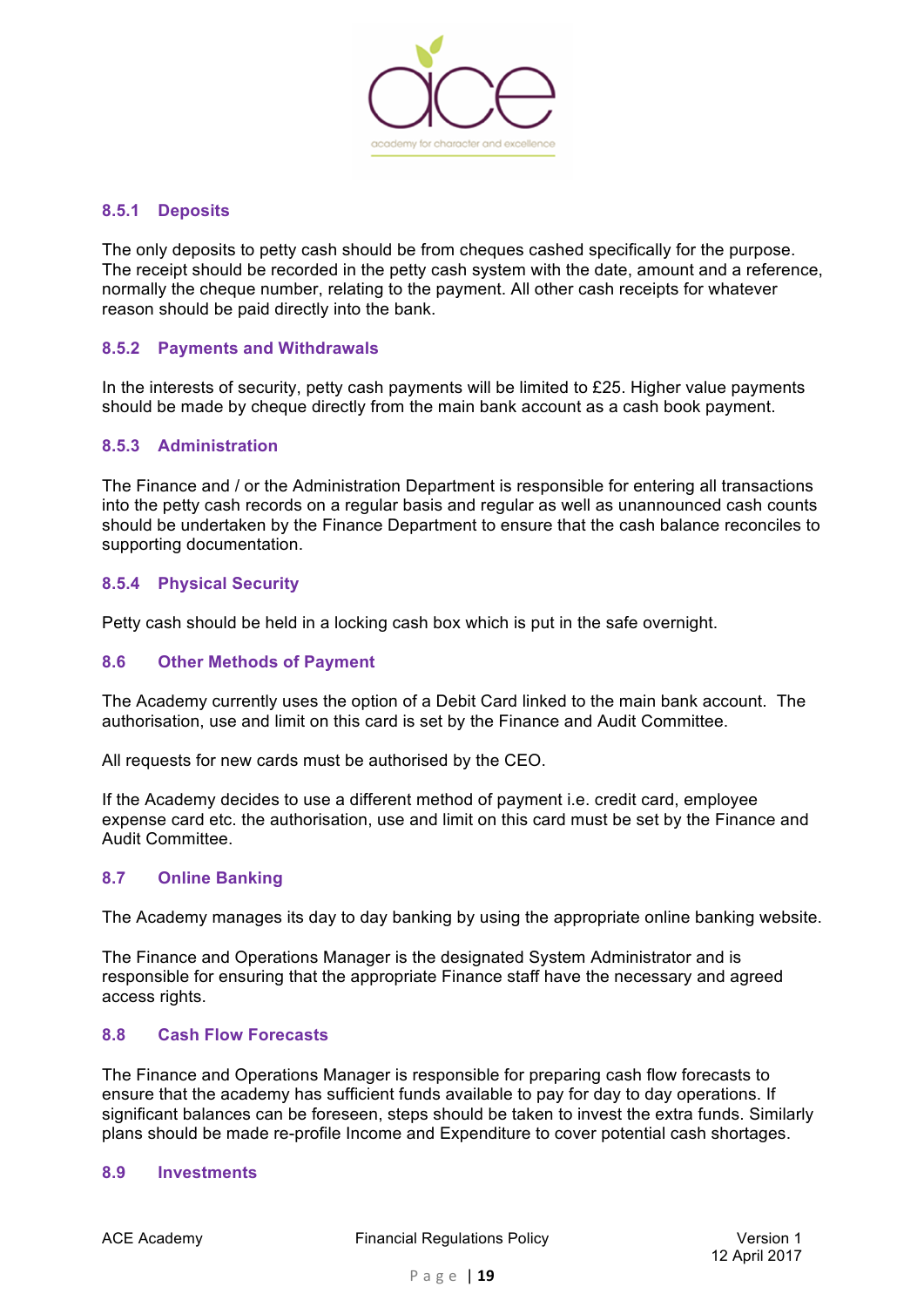

The Academy does not currently have any Investment Assets.

Investments will be made only in accordance with written procedures approved by the governing body.

All investments will be recorded in sufficient detail to identify the investment and to enable the current market value to be calculated. The information required will normally be the date of purchase, the cost and a description of the investment. Additional procedures may be required to ensure any income receivable from the investment is received.

# **9) Fixed Assets**

## **9.1 Asset Register**

All items purchased with a value over the academy's capitalisation limit of £1,000 must be entered in an asset register. The asset register should include the following information:

- $\triangleright$  asset description
- $\geq$  asset number
- $\triangleright$  serial number
- $\triangleright$  date of acquisition
- $\triangleright$  asset cost
- $\triangleright$  source of funding (% of original cost funded from DFE grant and % funded from other sources)
- $\triangleright$  expected useful economic life
- $\triangleright$  depreciation
- $\triangleright$  current book value
- $\triangleright$  location
- $\triangleright$  name of member of staff responsible for the asset

The Asset Register helps:

- $\triangleright$  ensure that staff take responsibility for the safe custody of assets;
- $\triangleright$  enable independent checks on the safe custody of assets, as a deterrent against theft or misuse;
- $\triangleright$  to manage the effective utilisation of assets and to plan for their replacement;
- $\triangleright$  help the external auditors to draw conclusions on the annual accounts and the academy"s financial system and
- $\triangleright$  to support insurance claims in the event of fire, theft, vandalism or other disasters.

## **9.2 Security of assets**

Stores and equipment must be secured by means of physical and other security devices. Only authorised staff may access the stores.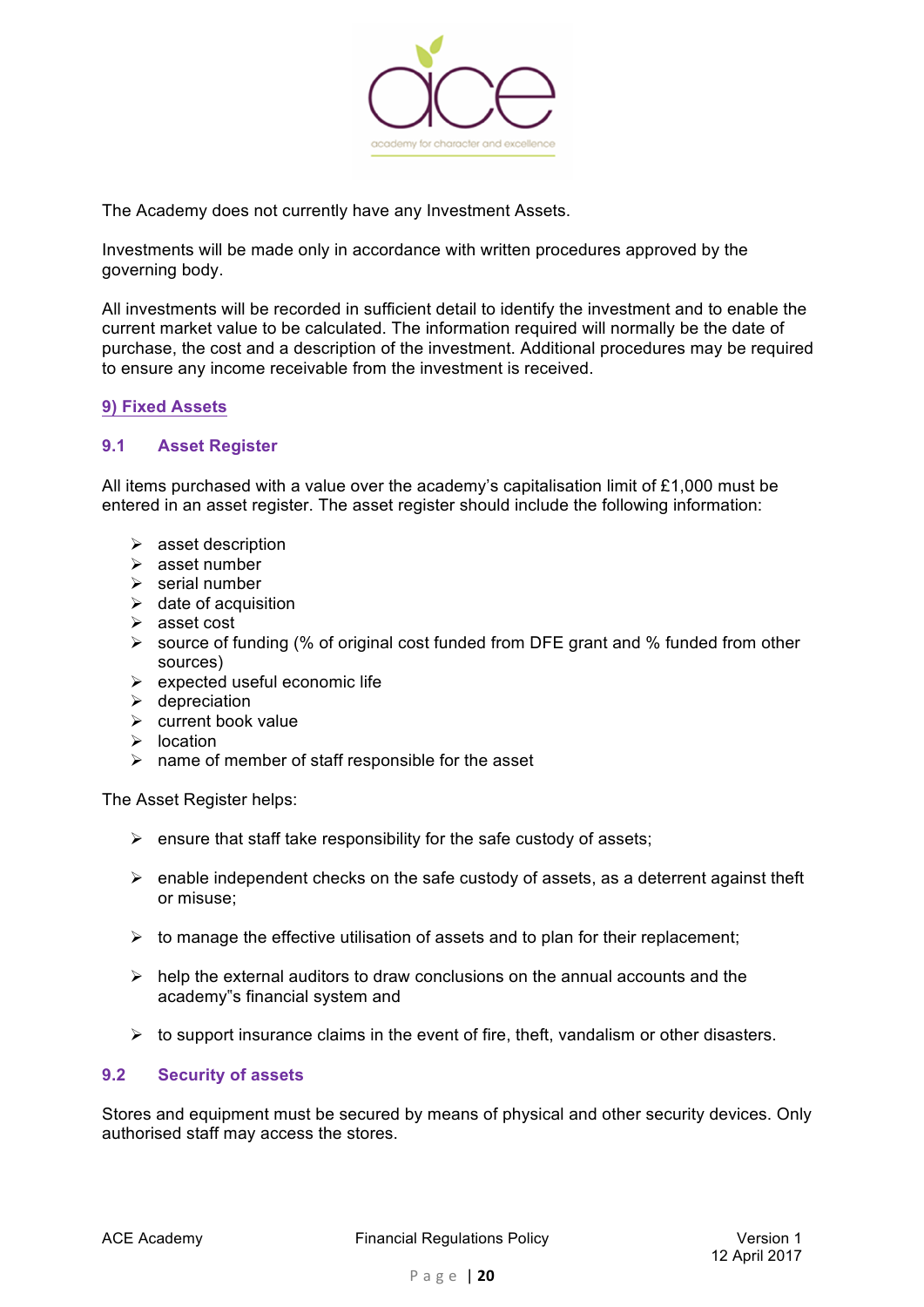

All the items in the register should be permanently and visibly marked as the academy's property and there should be a regular (at least annual) count by someone other than the person maintaining the register. Discrepancies between the physical count and the amount recorded in the register should be investigated promptly and, where significant, reported to the governing body. Inventories of academy property should be kept up to date and reviewed regularly. Where items are used by the academy but do not belong to it this should be noted.

## **9.3 Disposals**

Items which are to be disposed of by sale or destruction must be authorised for disposal by The Finance and Operations Manager using the procedures set out in the Asset Write and Disposal Policy (ACEF003) and, where significant, should be sold following competitive tender. The academy must seek the approval of the DFE in writing if it proposes to dispose of an asset for which capital grant in excess of £20,000 was paid.

Disposal of equipment to staff is not encouraged, as it may be more difficult to evidence the academy obtained value for money in any sale or scrapping of equipment. In addition, there are complications with the disposal of computer equipment, as the academy would need to ensure licences for software programmes have been legally transferred to a new owner.

The academy is expected to reinvest the proceeds from all asset sales for which capital grant was paid in other academy assets. If the sale proceeds are not reinvested then the academy must repay to the DFE a proportion of the sale proceeds.

All disposals of land must be agreed in advance with the Secretary of State.

## **9.4 Loan of Assets**

Items of academy property must not be removed from academy premises without the authority of the Head of Department. A record of the loan must be recorded in a loan book and booked back in academy when it is returned.

If assets are on loan for extended periods or to a single member of staff on a regular basis the situation may give rise to a "benefit-in-kind" for taxation purposes. Loans should therefore be kept under review and any potential benefits discussed with the academy's auditors.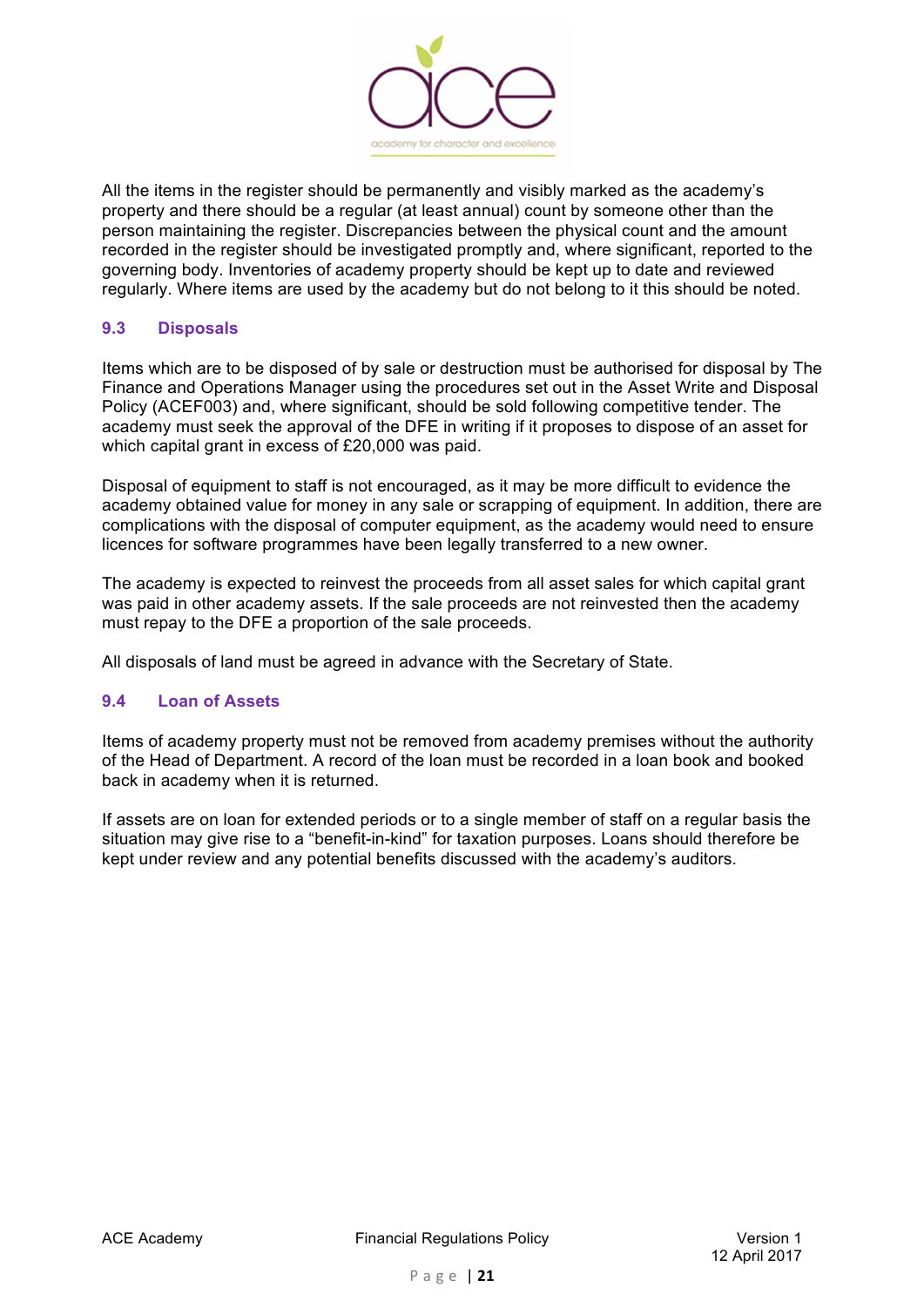

**Annex A**

## **Procurement - Best Practice Checklist**

1. **Policies and procedures for procurement should be documented and adhered to**, to ensure that the process is being carried out on a fair, open and best value basis. The documentation should describe:

- Ø **roles and responsibilities** of those involved in procurement;
- Ø **delegated authority levels** in particular setting out the procedures to be followed for purchases above specified values, to ensure sufficient levels of oversight by the Governing Body;
- Ø **arrangements to ensure segregation of duties**;
- Ø **how purchases are recorded** (papers records and computer records (e.g. accounting system arrangements)).

In all cases, it is important to ensure that the procedures that are set out are followed, both for routine day to day procurement, and for periodic high value items.

## 2. Where appropriate, **individuals with relevant experience including the end-users (eg**

**ICT managers, teachers) should be involved** when putting together invitations to tender, or making key decisions. This will not only aid selection of the best solutions for the academy, but may also help achieve buy-in by the end-users.

# 3. **An officer should be nominated for coordinating the initial procurement of assets, and stocks of teaching and learning materials, during the academy's start up period**. This person should provide an assessment of the completeness and reasonableness of items

procured, to ensure that all essential purchases are made prior to opening, and that a nonessential purchases are challenged.

4. **Procurement decisions should be clearly recorded** to ensure that the decision has been reached fairly and to provide a clear audit trail:

- $\triangleright$  minutes should be taken of all relevant meetings:
- $\triangleright$  the options available should be recorded;
- $\triangleright$  the basis for scoring/ranking should be set out;
- $\triangleright$  the individuals responsible for scoring/ranking should be identified;
- $\triangleright$  the outcome of the scoring and the final decision should be recorded;
- $\triangleright$  the reasons on which the decision was reached should be clearly documented.

5. **All key documents should be retained together by the Academy.** This includes:

- $\triangleright$  invitations to tender:
- $\triangleright$  tenders received from bidders:
- $\triangleright$  quotes obtained for smaller purchases;
- $\triangleright$  papers/minutes documenting the procurement decision;
- $\triangleright$  signed copies of the contracts awarded;
- $\triangleright$  invoices.

Where procurement is carried out with the assistance of an external project management company (for example the initial procurement of ICT, furniture and equipment prior to moving into a new building) key documents should be transferred to, and retained by, the academy prior to cessation of the contract with the project management company.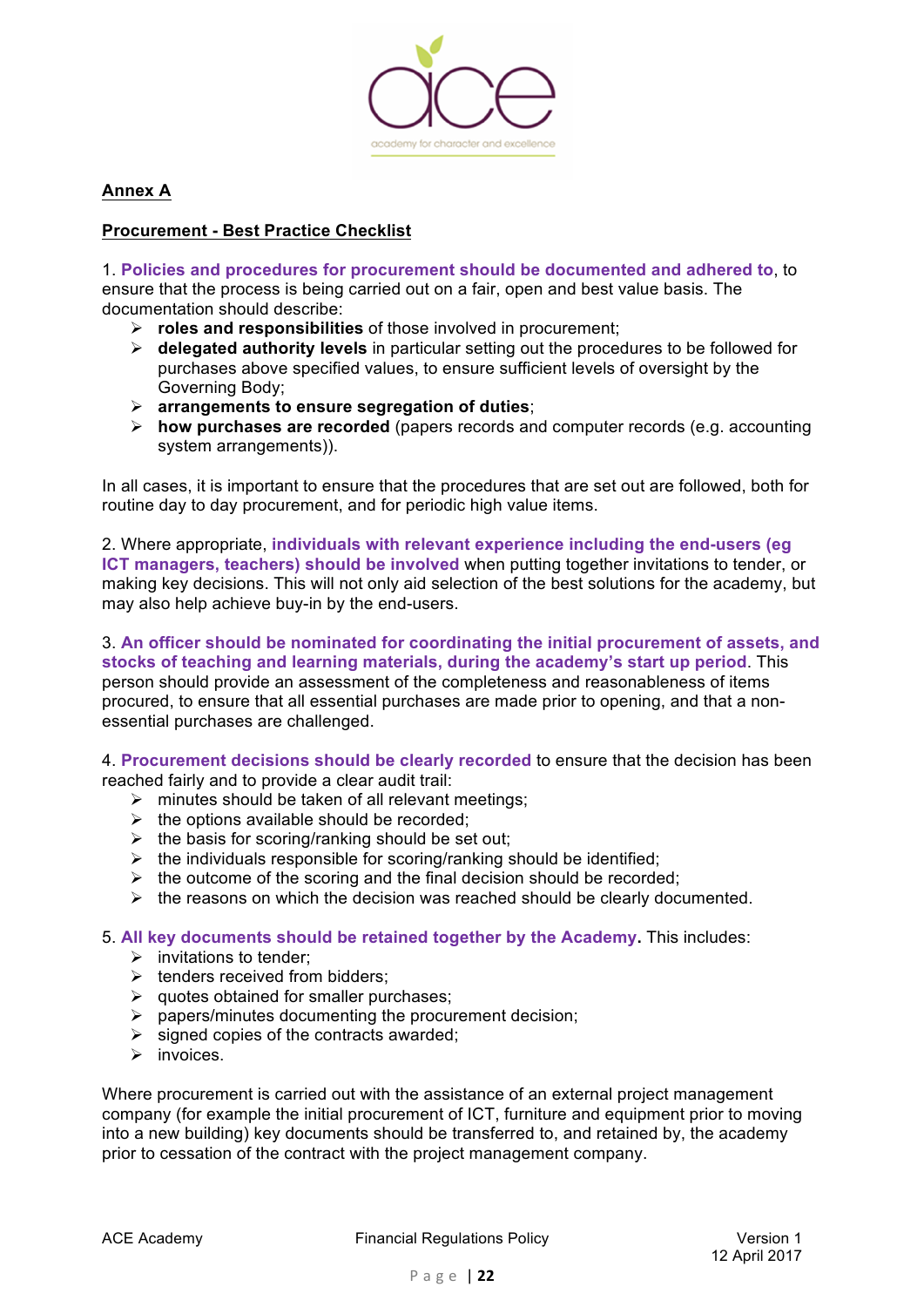

#### 6. **An asset register of all capital items should be established in an appropriate format and should be updated on a continual basis as assets are purchased**. The register should include:

- $\triangleright$  asset description
- $\triangleright$  asset number
- $\triangleright$  serial number
- $\triangleright$  date of acquisition
- $\triangleright$  asset cost
- $\triangleright$  source of funding (% of original cost funded from DFE grant and % funded from other sources)
- $\triangleright$  expected useful economic life
- $\triangleright$  depreciation
- $\triangleright$  current book value
- $\triangleright$  location
- $\triangleright$  name of member of staff responsible for the asset

Updating of the register as assets are procured should ensure that it is always current and should ease the task of end of year asset verification. It should also simplify the setting of insurance levels and the handling of any claims.

A similar register should also be maintained of "attractive items" (i.e. items with a cost below the Academy's capitalisation threshold) such as minor office equipment.

7. **Fitness for purpose should be a key consideration in any procurement decision** (e.g. ICT should be of the correct specification; fixtures and fittings should be of adequate durability).

8. Opportunities should be taken for **bulk purchase discounts**, for example by combining similar orders.

9. When ordering goods an assessment of likely **delivery timeframes** should be made, to ensure that appropriate staff are available on site to receive them (particularly during school holidays), and that adequate space is available to locate or store the delivery.